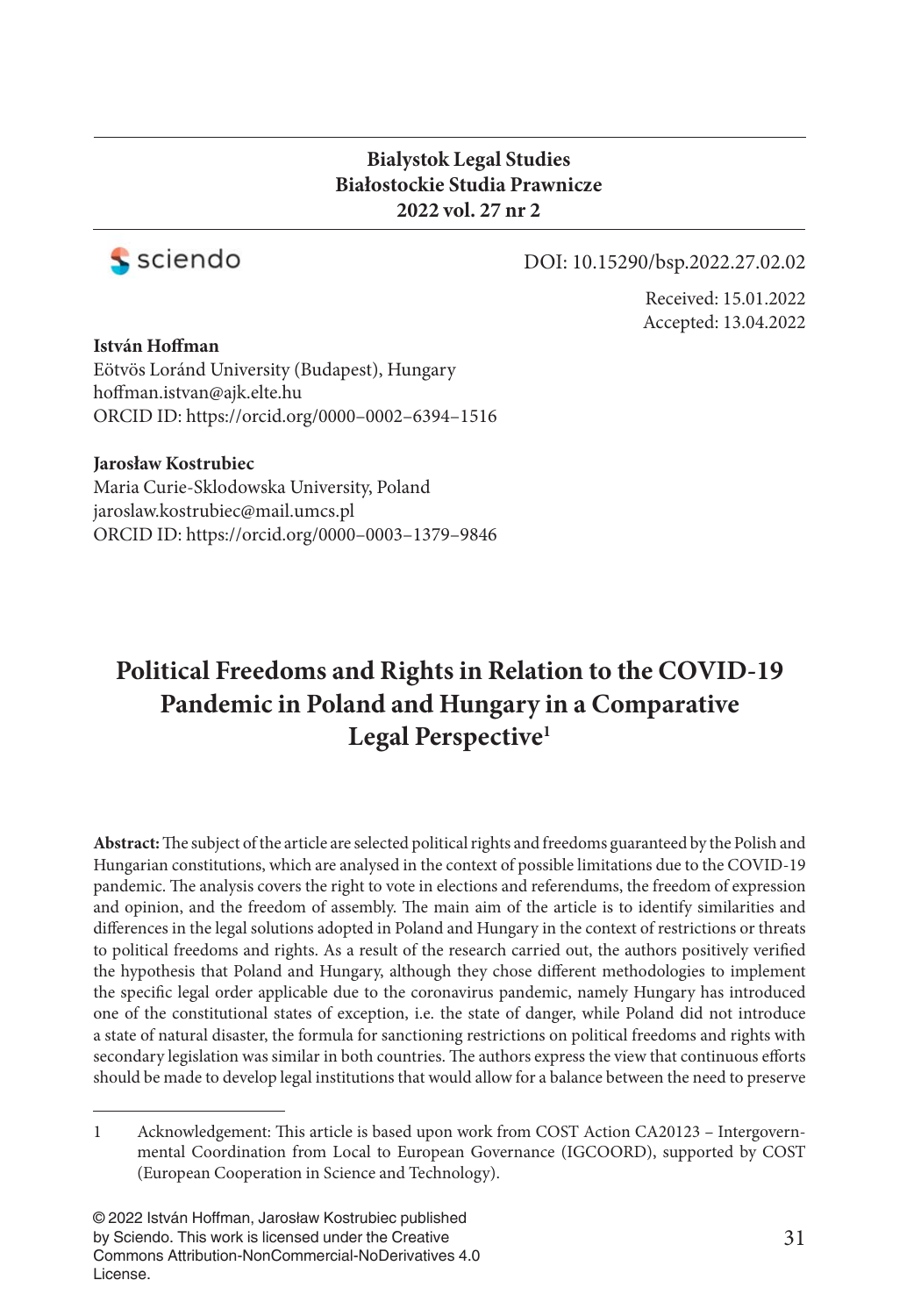political rights and freedoms and the need to make quick decisions in relation to the pandemic and citizens' right to health. A pandemic should never be an excuse for those in power to restrict political freedoms and rights for longer periods of time, so as not to make these freedoms and rights the next victims of the SARS-CoV–2 virus.

**Keywords:** COVID-19 pandemic, Hungary, Poland, political freedoms and rights

### **Introduction**

According to the classical typology, human rights and fundamental freedoms comprise the following rights: personal, political and economic, social and cultural rights. The above division is based on the so-called thematic criterion and refers to the International Covenant on Civil and Political Rights<sup>2</sup> and the International Covenant on Economic, Social and Cultural Rights.<sup>3</sup> This typology is reflected to a greater or lesser extent in the Polish<sup>4</sup> and Hungarian<sup>5</sup> constitutions. Political rights are referred to as participatory rights. They are related to certain democratic values, which make it possible to influence the fulfilment of governmental functions in connection with the principle of national sovereignty.<sup>6</sup> As regards political rights, the Polish and Hungarian constitutions refer to the International Covenant on Civil and Political Rights. According to this act, political rights include rights to vote and be elected, the right of equal access to public services and the right to participate on terms of equality in the democratic shaping of the will of the state (Article 25). Political freedoms include the freedom to hold one's own opinions (Article 19), freedom of association (Article 22) and freedom of assembly (Article 21).<sup>7</sup> The analysis covers the most symptomatic political rights and freedoms guaranteed by the Polish and Hungarian constitutions, which are analysed in the context of restrictions related to the COVID-19 pandemic. That is why the article covers political rights and freedoms, such as the right to vote in elections and referendums, the freedom of assembly and the freedom to hold views and opinions, which has a 'mixed' character, being both a freedom related to the sphere of personal rights of the individual and a political

<sup>2</sup> International Covenant on Civil and Political Rights, New York, 16 December 1966, United Nations, Treaty Series, vol. 999, p. 171 and vol. 1057, https://treaties.un.org/doc/Treaties/1976/03/19760323%2006–17%20AM/Ch\_IV\_04.pdf (accessed 15.12.2022).

<sup>3</sup> International Covenant on Economic, Social and Cultural Rights, Adopted and opened for signature, ratification and accession by General Assembly resolution 2200A (XXI) of 16 December 1966, entry into force 3 January 1976, in accordance with article 27, https://www.ohchr.org/Documents/ProfessionalInterest/cescr.pdf (accessed 15.12.2022).

<sup>4</sup> See: Constitution of the Republic of Poland of 2 April 1997 (Journal of Laws 1997, No. 78, item 483, as amended) – Chapter II 'The Freedoms, Rights and Obligations of Persons and Citizens'.

<sup>5</sup> Hungary's Fundamental Law on 18 April 2011 – 'Freedom and Responsibility'.

<sup>6</sup> See: M. Bożek, M. Karpiuk, J. Kostrubiec and K. Walczuk, Zasady ustroju politycznego państwa, Poznań 2012, p. 107.

<sup>7</sup> See: K. Orzeszyna, M. Skwarzyński and R. Tabaszewski, Prawo międzynarodowe praw człowieka, Warsaw 2020, p. 78.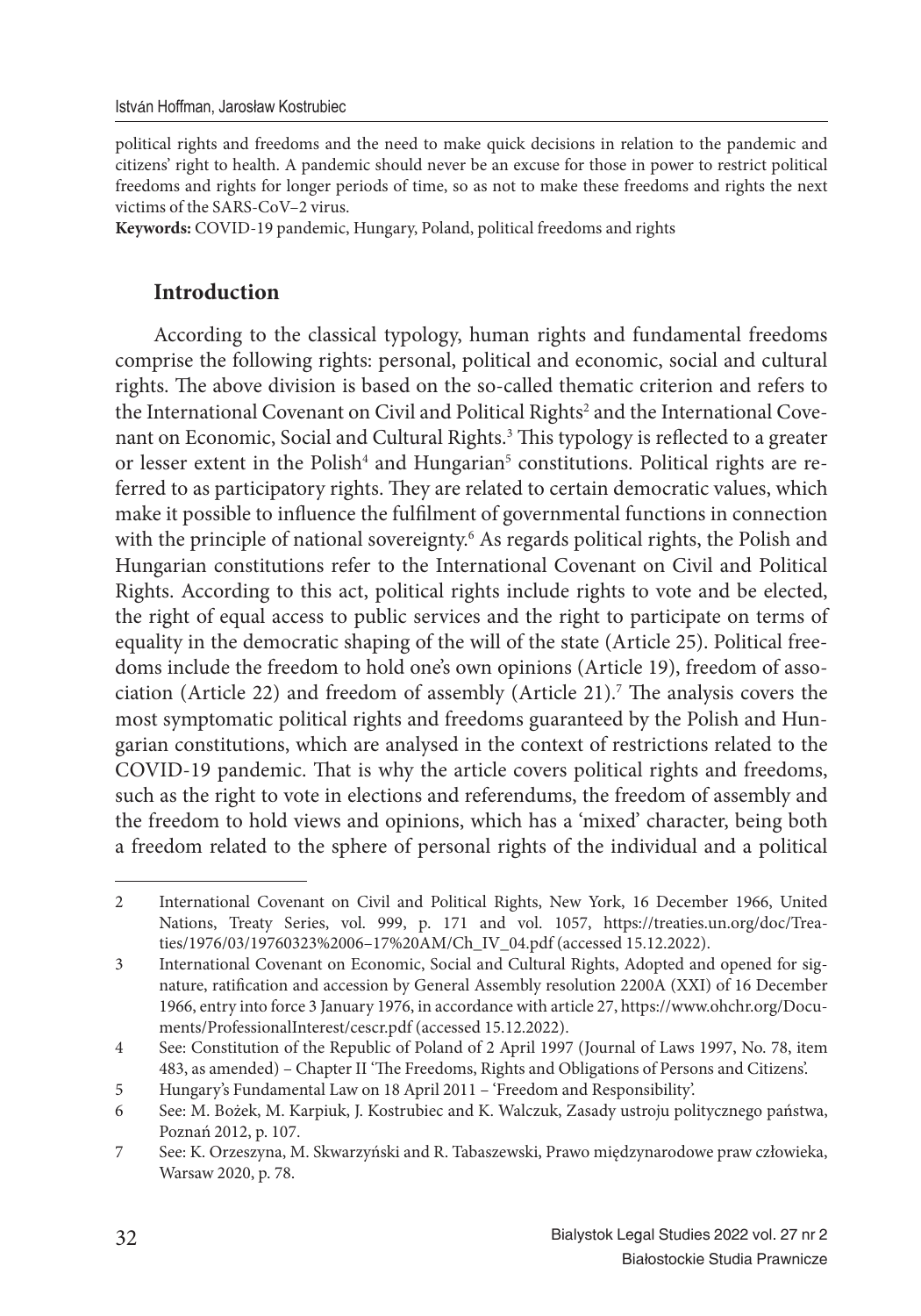freedom in the sphere of public life. $^{\text{\tiny{8}}}$  The general regulation on the restrictions of human rights, including political rights, has been based both in Poland and in Hungary on the necessity and proportionality tests, which have been amended in Hungary by the constitutional rules on the special legal order.<sup>9</sup>

The issue of political rights is particularly important in times of crisis. The most vivid example of such a situation is the COVID-19 threat. On 4 March 2020, the first cases of the coronavirus infection were confirmed in both Poland and Hungary. The first deaths of patients due to COVID-19 were recorded on 12 March 2020 in Poland and on 15 March 2020 in Hungary.<sup>10</sup> The above-mentioned events and the announcement by the World Health Organization on 11 March 2020 that COVID-19 can be characterized as a pandemic forced the Polish and Hungarian legislatures and governments $11$  to act.

Certain specific legal situations necessarily entail restrictions on political rights<sup>12</sup>. This general observation can be applied for the situation in Hungary and Poland. In our comparative analysis, we will first examine the constitutional framework of the restrictive regulation of political rights in Hungary and Poland in the light of the risk of an epidemic. We then review certain more important political rights legislation and practice that has been the focus of public life and jurisprudence.

Such a structure of the discussion is linked to the purpose of the article, namely to identify similarities and differences in the legal solutions adopted in Poland and Hungary in the context of restrictions or threats to political freedoms and rights, but which are essentially intended to achieve the same goal. This goal was and continues to be to prevent and combat SARS-CoV–2 infection and the spread of the disease. The question is also whether the existing 'special legal regime' linked to the coronavirus pandemic is compatible with constitutional regulations.

The main hypothesis proposed herein is that although Poland and Hungary have formally chosen different original legal bases for a specific legal regime applicable due to the coronavirus pandemic (Hungary has introduced one of the constitutional emergency states, i.e. the state of danger, while Poland did not introduce a state of natural disaster, which is one of the extraordinary measures), the method of sanc-

<sup>8</sup> Decision of the Constitutional Tribunal of 4 October 2011, K 9/11, OTK-A 2011, no. 8, item 85.

<sup>9</sup> See T. Drinóczi and A. Bień-Kacała, COVID-19 in Hungary and Poland: extraordinary situation and illiberal constitutionalism, 'The Theory and Practice of Legislation' 2020, vol. 8 no. 1-2, pp. 183–185.

<sup>10</sup> Worldometer, Coronovirus, https://www.worldometers.info/coronavirus/country/poland/ (accessed 15.01.2022), https://www.worldometers.info/coronavirus/country/hungary/ (accessed 15.01.2022).

<sup>11</sup> See M. Cox, States of Emergency and Human Rights During a Pandemic: A Hungarian Case Study, 'Human Rights Brief ' 2020, vol. 24, no. 1, p. 32.

<sup>12</sup> A-L. Sensson-McCarthy, The International Law of Human Rights and States of Exception, The Hague 1998, pp. 2–3.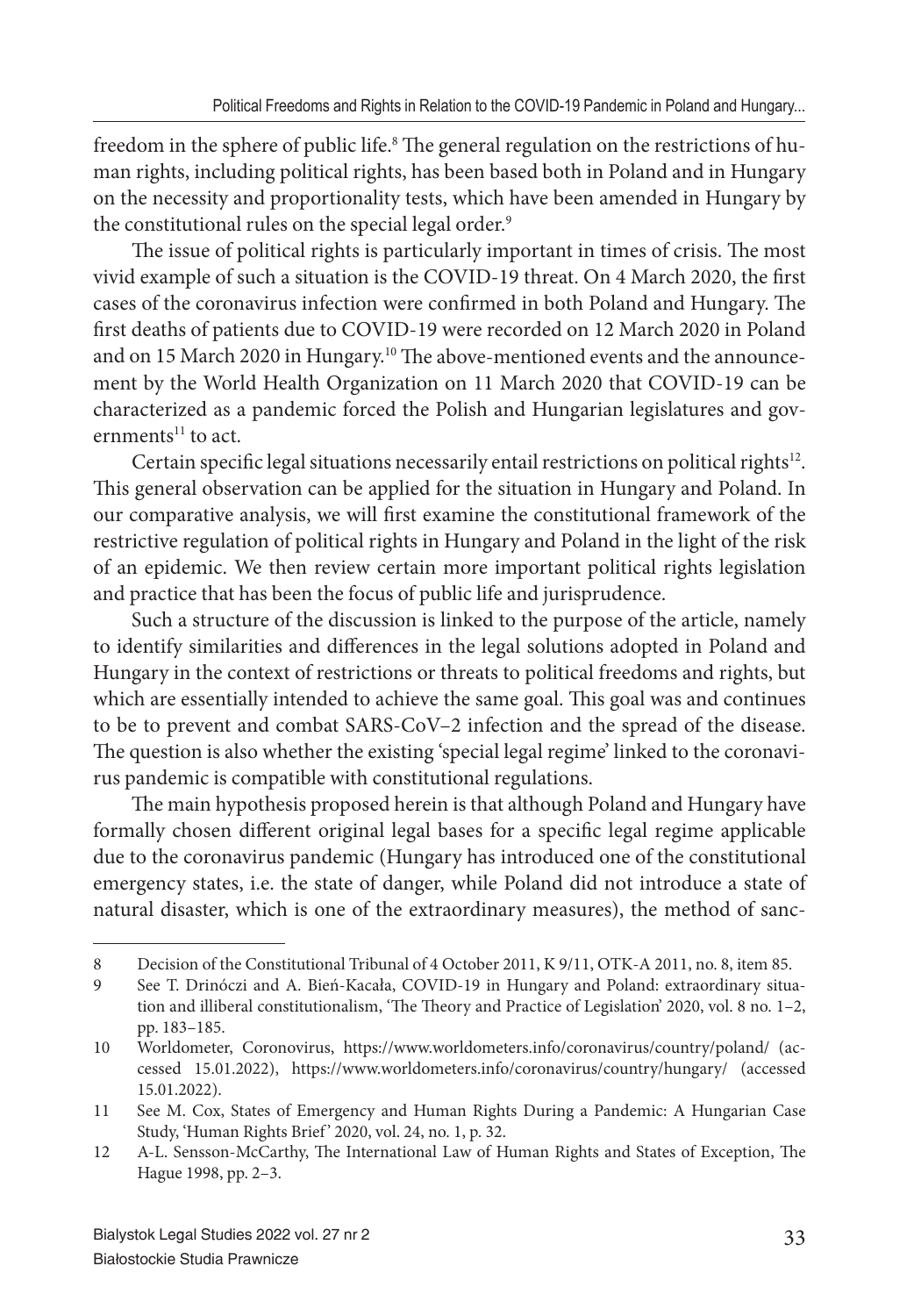tioning a special legal order by means of low-tier statutory acts, also aimed at imposing restrictions on the exercise of certain freedoms and political rights, is similar in both countries.

The study uses classical research methods employed in legal sciences (law). The main research method used in the study was the formal-dogmatic method, which we used when analysing the constitutions of Poland and Hungary and the primary and secondary legislation creating a special legal order in force in both countries during the pandemic period. The essence of research in the legal sciences is to determine the meaning of the statements contained in legislation. Therefore, the rules of linguistic interpretation were mostly used. The conclusions regarding the currently applicable law (*de lege lata*) have been confronted with the views expressed by scholars in the field and the relevant case law.

## **1. Political Freedoms and Rights and the (Special) Legal Order in Poland during the Coronavirus Pandemic**

## **1.1. Constitutional Background of the Special Legal Order during the Epidemic in Poland**

The first legal acts related to the coronavirus pandemic in Poland were issued on the basis of the provisions of the act of 5 December 2008 on the prevention and control of infections and infectious diseases in humans (hereinafter: the PCI Act).<sup>13</sup> Initially, a state of epidemic threat was introduced<sup>14</sup>, followed by a state of epidemic.<sup>15</sup> The state of epidemic threat means a legal situation declared for a given area due to the risk of an epidemic in order to take preventive actions as defined in the act (Article 2(23) of the PCI Act), while the state of epidemic means a legal situation declared for a given area due to the occurrence of an epidemic, in order to take anti-epidemic and preventive measures specified in the act, so as to reduce the effects of the epidemic (Article  $2(22)$  of the PCI Act). The state of epidemic threat and the state of epidemic are introduced by the provincial governor (*wojewoda*) if the epidemic threat or epidemic takes place in the area of the province (voivodship, *województwo*) or its part. The governor declares or lifts a given anti-epidemic state by way of an ordinance, at the request of the state provincial health inspector. Ordinances issued by the provincial governor are acts of local law, which belong to sources of generally appli-

<sup>13</sup> Consolidated text, Journal of Laws of 2021, item 2069, as amended.

<sup>14</sup> Ordinance of the Minister of Health of 13 March 2020 on the declaration of the state of epidemic threat in the territory of the Republic of Poland (Journal of Laws, item 433, as amended).

<sup>15</sup> Ordinance of the Minister of Health of 20 March 2020 on the declaration of the state of epidemic in the territory of the Republic of Poland (Journal of Laws, item 433, as amended).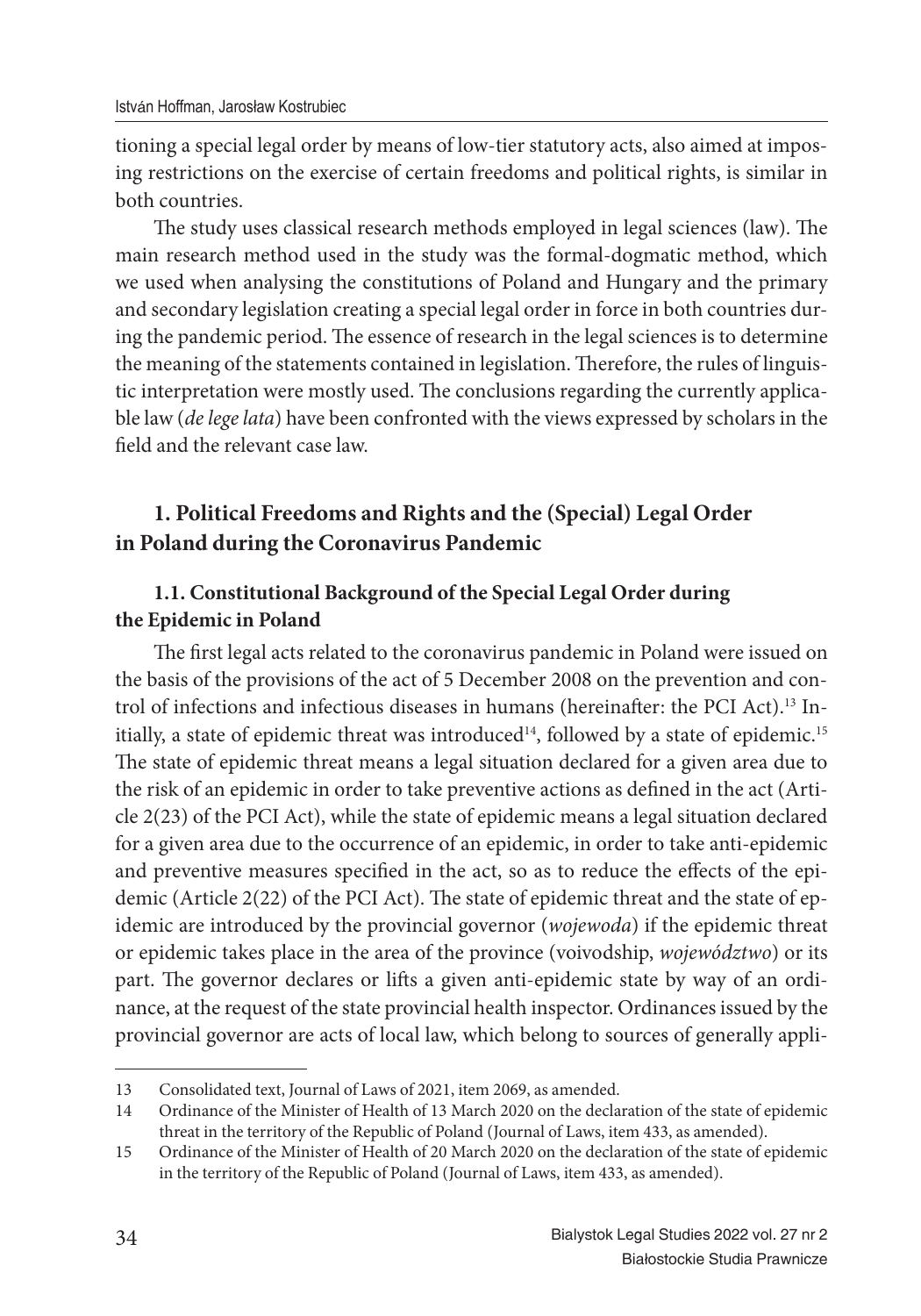cable law.16 Ordinances of the provincial governor contain rules and regulations that may restrict human and civil freedoms and rights.<sup>17</sup> The state of epidemic threat and the state of epidemic must not apply concurrently.18 If an epidemic threat or epidemic occur in an area of more than one province, the state of epidemic threat or the state of epidemic must be declared and lifted by the minister competent for health matters in agreement with the minister competent for public administration, at the request of the Chief Health Inspector (Article 46(1) and (2) of the PCI Act). Based on this, the minister of health, by ordinance of 20 March 2020, announced the state of epidemic in the area of the Republic of Poland.

During the COVID-19 period, a number of other laws and regulations were issued, along with those listed above. Some of them have been amended several times or are no longer in force. One of the most important legal acts in the context of restricting political rights and freedoms was the act of 2 March 2020 on special arrangements relating to the prevention, countering and combating of COVID-19, other infectious diseases and crisis situations caused by them (hereinafter: the Act on COVID-19)<sup>19</sup>, passed already before the declaration of the state of epidemic. The act contained a number of amending provisions. The Act on COVID-19 made significant modifications to the PCI Act. In the case of a state of epidemic or a state of epidemic threat having a nature and magnitude that exceed the capabilities of the local bodies of central administration and units of local government, the Council of Ministers, on the basis of data provided by the competent state authorities, may issue a special regulation, in which it will define not only the area at risk, but also specific restrictions on rights and freedoms. As a result of the amendment, the Council of Ministers was given the authority to determine in an ordinance the endangered area and the type of zone in which the state of epidemic or state of epidemic threat has occurred, as well as the type of solutions to be taken (Article 46a of the PCI Act). In this way, the Council of Ministers has been given the ability to determine by ordinance the relevant restrictions, the catalogue of which, in connection with the amendment by force of the Act on COVID-19, has been significantly expanded. These include such restrictions on rights and freedoms as: the obligation of sick persons and those suspected of being sick to undergo medical examinations, the obligation to apply certain preventive measures and treatments, the obligation to undergo quarantine, the

<sup>16</sup> J. Kostrubiec, The Role of Public Order Regulations as Acts of Local Law in the Performance of Tasks in the Field of Public Security by Local Self-government in Poland, 'Lex localis – Journal of Local Self-government' 2021, vol. 19, no. 1, p. 118.

<sup>17</sup> M. Karpiuk, Właściwość wojewody w zakresie zapewnienia bezpieczeństwa i porządku publicznego oraz zapobiegania zagrożeniu życia i zdrowia, 'Zeszyty Naukowe KUL' 2018, vol. 61, no. 2, p. 238.

<sup>18</sup> M. Karpiuk and J. Kostrubiec, The Voivodeship Governor's Role in Health Safety, 'Studia Iuridica Lublinensia' 2018, vol. 27, no. 2, p. 70.

<sup>19</sup> Consolidated text, Journal of Laws of 2021, item 2095, as amended.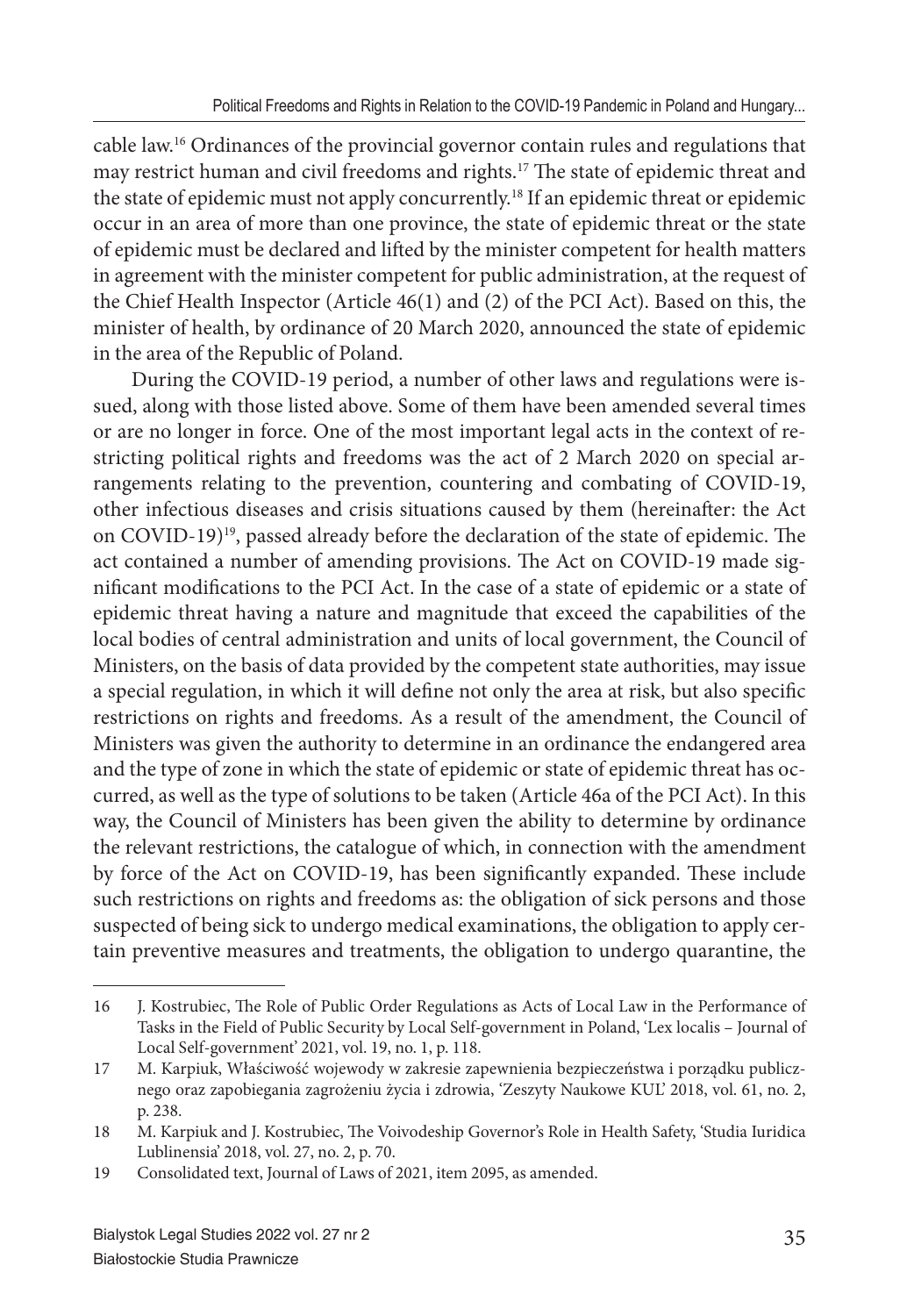obligation or prohibition to stay in certain places and facilities and in certain areas, the obligation to move in a 'certain way', or the obligation to cover the mouth and nose (Article 46b). The above-mentioned regulations formed the legal basis for further actions of the Council of Ministers involving the issuance of ordinances aimed at counteracting the spread of the coronavirus pandemic, including the imposing of a number of restrictions on civil rights and freedoms.<sup>20</sup> In the light of the PCI Act, these specific legal regimes may be introduced through ordinances issued by the provincial governor (Article 46(1)), the minister competent for health matters (Article 46(2)) and the Council of Ministers (Article 46a). In each case, certain restrictions on human and civil rights and freedoms may be imposed through an ordinance. The list of possible restrictions is identical in the case of ordinances issued by the provincial governor and the minister of health. The broadest set of possible limitations of rights and freedoms is in the case of ordinances issued by the Council of Ministers. It also covers an additional catalogue of epidemic restrictions in addition to the restrictions, obligations and orders characteristic of ordinances issued by the provincial governor and the minister of health.

The method of law-making adopted in Poland was subject to debate from the very beginning, both in political and scientific circles. It was proposed to introduce a state of natural disaster, which is one of the extraordinary measures (states of exception) provided for in the Polish Constitution.<sup>21</sup> Doubts were pointed out regarding legislative actions limiting constitutional freedoms and rights in acts of secondary legislation in connection with Article 31(3) of the Polish Constitution, which explicitly reserves the form of an act for such restrictions. Meanwhile, the first restrictions on freedoms or human rights aimed at preventing, counteracting and combating COVID-19 were introduced in Poland based on ordinances. The Polish legislature did not decide to declare a state of natural disaster and consistently followed the legislative method adopted at the beginning of the pandemic. The question arises as to the constitutionality of the solutions adopted, in particular constitutional restrictions on freedoms and rights introduced in Poland due to the coronavirus pandemic. To answer this question, it is necessary to establish what legal status the epidemic has and what makes it different from the state of natural disaster.

The state of epidemic threat and the state of epidemic are counter-epidemic states. As a result of the inflation of epidemiological legislation, the state of epidemic

<sup>20</sup> Ordinance of the Council of Ministers of 6 May 2021 on the imposing of specific limitations, orders and prohibitions related to the occurrence of a state of epidemic (Journal of Laws 2021, item 861, as amended).

<sup>21</sup> P. Chmielnicki, D. Minich, R. Rybkowski, M. Stachura and K. Szocik, The COVID-19 Pandemic as an Opportunity for a Permanent Reduction in Civil Rights, 'Studia Iuridica Lublinensia' 2021, vol. 31, no. 4, p. 102; M. Karpiuk, Kształtowanie się instytucji stanów nadzwyczajnych w Polsce, Warsaw 2013, pp. 97–102.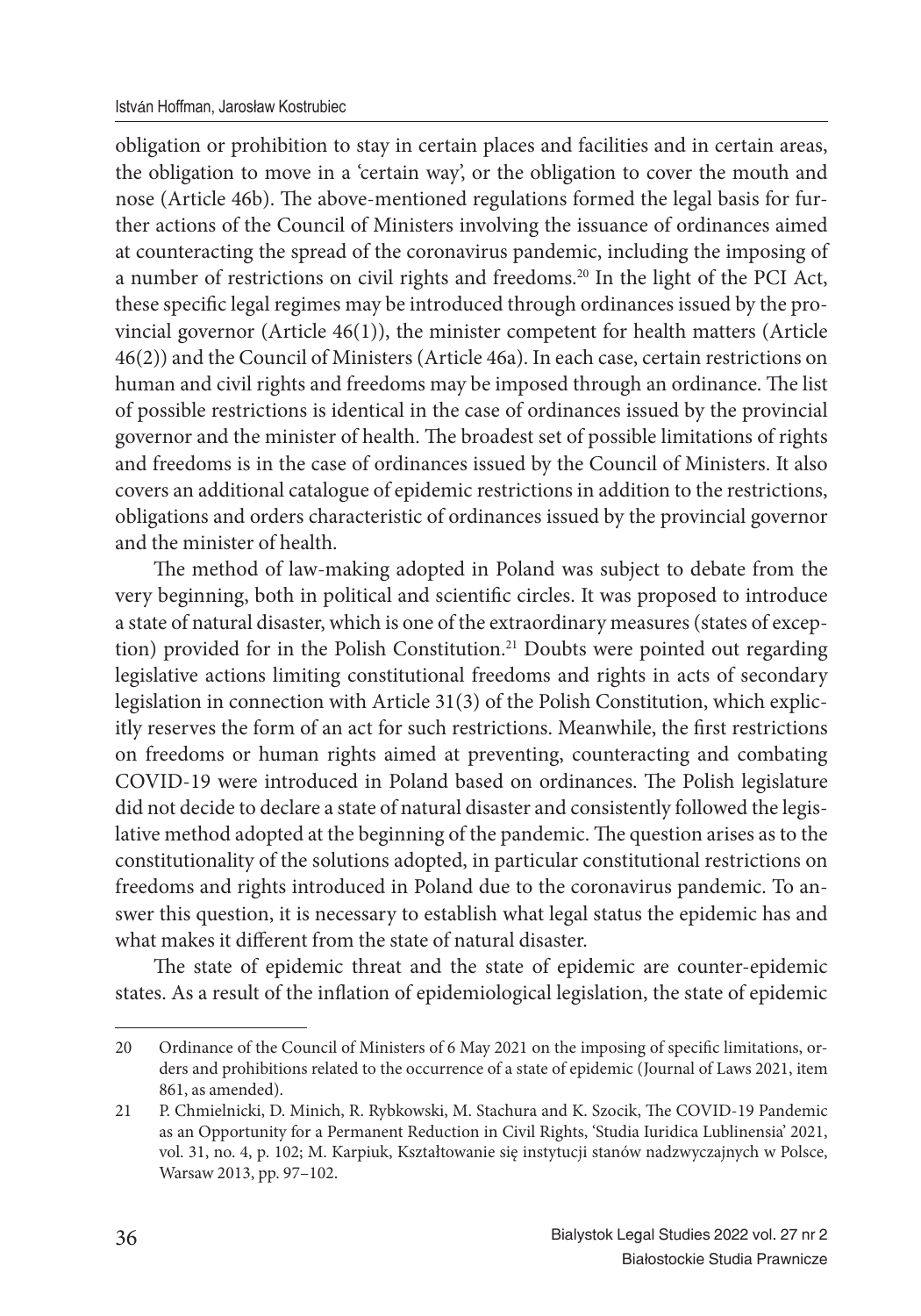is sometimes referred to by scholars in the field as a 'sui generis state of exception'<sup>22</sup>, a '*de facto* state of natural disaster' as well as a 'hybrid state of exception'.23 It shows many similarities to the state of natural disaster, which is one of the three states of exception provided for by the Constitution of the Republic of Poland, apart from martial law and the state of emergency. The catalogue of states of exception may not be extended by the ordinary legislature. The state of natural disaster may also be declared in the situation of mass occurrence of infectious diseases among people, since it fits the term of natural disaster, which is also confirmed by the majority of scholarly opinion.24 However, states of exception, including the state of natural disaster, may be declared only when the ordinary constitutional means are insufficient in the face of a given threat (Article 228(1) of the Polish Constitution). In the situation being analysed, the 'state of epidemic' should be considered an ordinary constitutional measure. It serves to implement the constitutional obligation of the public authorities to combat epidemic diseases referred to in Article 68(4) of the Polish Constitution. If the declaration of a state of epidemic were to prove sufficient in terms of combating and preventing the effects of the SARS-CoV–2 infection, there would be no basis for the introduction of a state of natural disaster. It should be noted, however, that in light of the PCI Act, amended in connection with the pandemic, and the Act on COVID-19, the list of restrictions, orders and prohibitions that may be introduced by the Council of Ministers by means of an ordinance in connection with an epidemic has become not only analogous, but even broader in comparison with the list of measures provided for in the act on the state of natural disaster.<sup>25</sup> The state of epidemic was in fact equated with the state of natural disaster provided for in the Constitution of the Republic of Poland and became a kind of state of exception. In this way, a legal dualism was formally created in Poland related to the institution of the state of epidemic and the state of natural disaster, and consequently, the catalogue of limitations on human and civil rights and freedoms was duplicated. The fundamental difference between them, however, is that declaring a state of epidemic does not create any restrictions on the political functioning of the state<sup>26</sup>, as in the case of a state of natural disaster,

<sup>22</sup> J. Paśnik, Kilka refl eksji o regulacji stanu epidemii jako *sui generis* pozakonstytucyjnego stanu nadzwyczajnego, 'Przegląd Prawa Publicznego' 2020, no. 11, p. 69.

<sup>23</sup> P. Kardas, Konstytucyjne podstawy rozstrzygania kolizji obowiązków i konfliktu dóbr w czasie pandemii, 'Palestra' 2020, no. 6, p. 9.

<sup>24</sup> M. Radajewski, Stan zagrożenia epidemicznego oraz stan epidemii jako formy prawne ochrony zdrowia publicznego, 'Przegląd Legislacyjny' 2021, no. 4(118), p. 61; E. Kurzępa, Stan epidemii a stan klęski żywiołowej rozważania w kontekście bezpieczeństwa państwa, 'Przegląd Prawa Publicznego' 2021, no. 5, p. 8; M. Czuryk, Activities of the Local Government During a State of Natural Disaster, 'Studia Iuridica Lublinensia' 2021, vol. 30, no. 4, p. 116.

<sup>25</sup> Article 21 of the Act of 18 April 2002 on the state of natural disaster (consolidated text Journal of Laws 2017, item 1897). See also: J. Paśnik, Kilka refleksji, op. cit, pp. 82-83.

<sup>26</sup> According to Article 228(6) to (7) of the Polish Constitution, during a state of exception, the constitution and electoral laws may not be changed, and the term of office of the Sejm may not be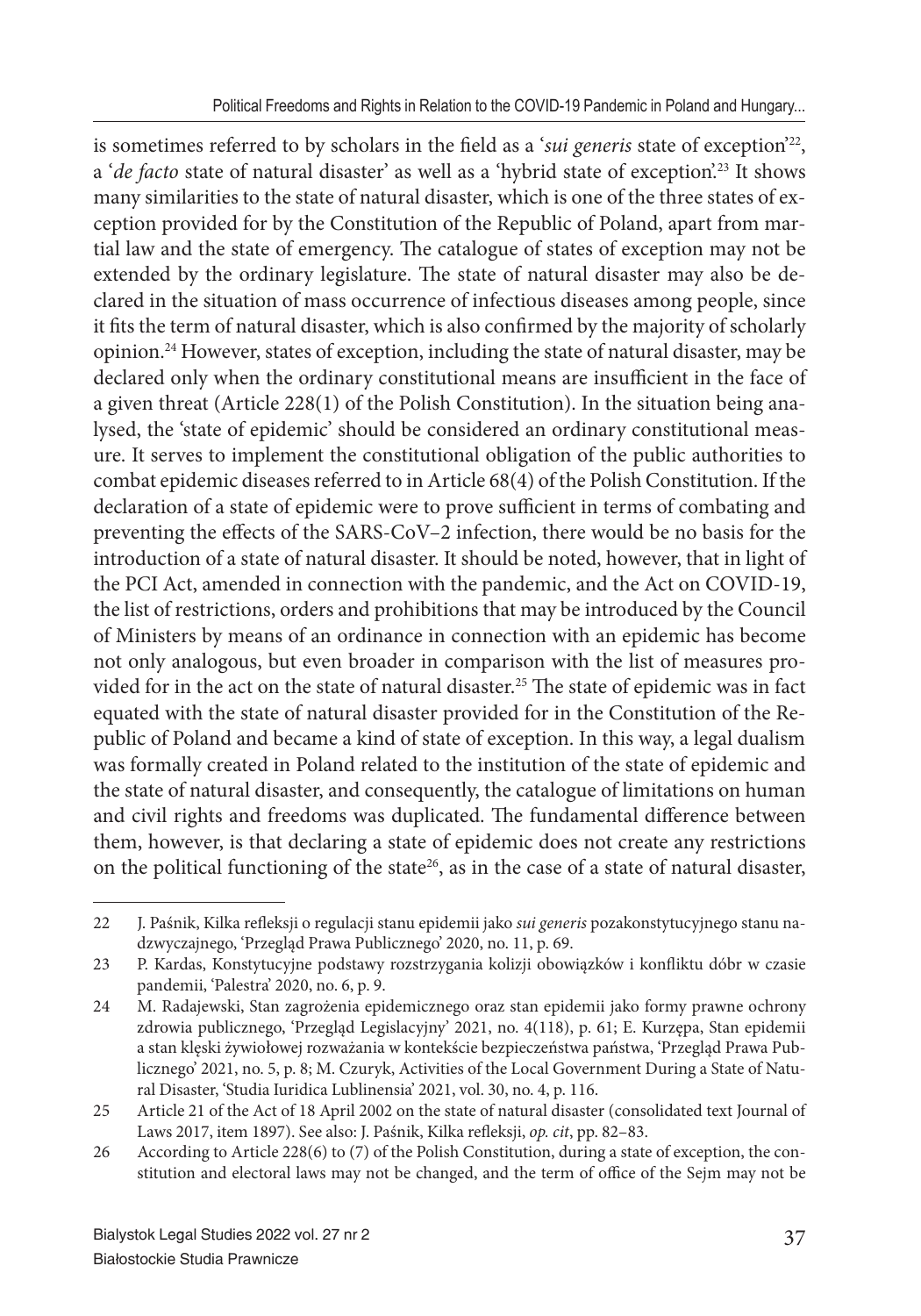and its extension does not require the consent of the Sejm (Parliament). The form of imposing restrictions on rights and freedoms in a situation in which the 'ordinary constitutional measures' are in force, namely the special legal regime of the 'state of epidemic', raises doubts of a constitutional nature. The purpose of declaring a state of epidemic is to introduce such limitations on rights and freedoms as necessary to prevent or combat the spread of pathogenic agents. Nevertheless, in such a situation, rights and freedoms may not be limited under the rules typical of the state of natural disaster (Article 233(3) of the Polish Constitution). Only the declaration of a state of natural disaster allows for the introduction of restrictions by way of an ordinance issued under statutory provisions generally defining the permissible scope of possible restrictions on the exercise of rights and freedoms. It is a 'privilege' that can only be used when a state of emergency is declared. However, in the case of a state of epidemic, which is an ordinary constitutional measure and not a state of exception, the requirements set out in Article  $31(3)$  of the Constitution must be fulfilled, namely: 1) adherence to the statutory form (the form of an act)<sup>27</sup>; 2) compliance with the principle of proportionality; 3) non-infringement of the essence of human freedoms and rights. A catalogue of limitations of rights and freedoms is admittedly found in the PCI Act. However, the fulfilment of the condition of the statutory character of the regulation does not consist only in the enumeration of possible limitations, but requires detailed specification of situations in which these limitations are applied (principle of specificity of statutory interference in the sphere of constitutional freedoms and rights of the individual).<sup>28</sup> Not all the limitations set forth in the cited act meet this condition, because they contain blanket authorisations to issue an ordinance. An act of secondary (lower-tier) legislation may only implement the statutory authorisation.29 It may not supplement the act with contents that are not included therein, nor

shortened and elections and referendums may not be held within 90 days of the termination of extraordinary measures.

<sup>27</sup> The position of scholars in the field and the case law of the Constitutional Tribunal regarding the possibility of 'specifying' statutory restrictions on rights and freedoms in the form of secondary legislation is not uniform. It is pointed out that restrictions on rights and freedoms may be partially defined, under certain conditions, by means of secondary legislation (M. Radajewski, Stan zagrożenia, *op. cit.*, p. 74; Judgment of the Constitutional Tribunal of 19 June 2008, P 23/07, OTK-A 2008, no. 5, item 82). There are also views that the requirement of the form of an act for the sphere of human rights and freedoms should be interpreted literally (M. Florczak-Wątor, Niekonstytucyjność ograniczeń praw i wolności jednostki wprowadzonych w związku z epidemią COVID-19 jako przesłanka odpowiedzialności odszkodowawczej państwa, 'Państwo i Prawo' 2020, no. 12, p. 11; Judgment of the Constitutional Tribunal of 6 March 2000, P 10/99, OTK 2000, no. 2, item 56).

<sup>28</sup> G. Koksanowicz, Zasada określoności przepisów w procesie stanowienia prawa, 'Studia Iuridica Lublinensia' 2014, no. 22, p. 476.

<sup>29</sup> M. Karpiuk, J. Kostrubiec, M. Paździor, K. Popik-Chorąży and K. Sikora, Legislacja administracyjna, Warsaw 2013, p. 94.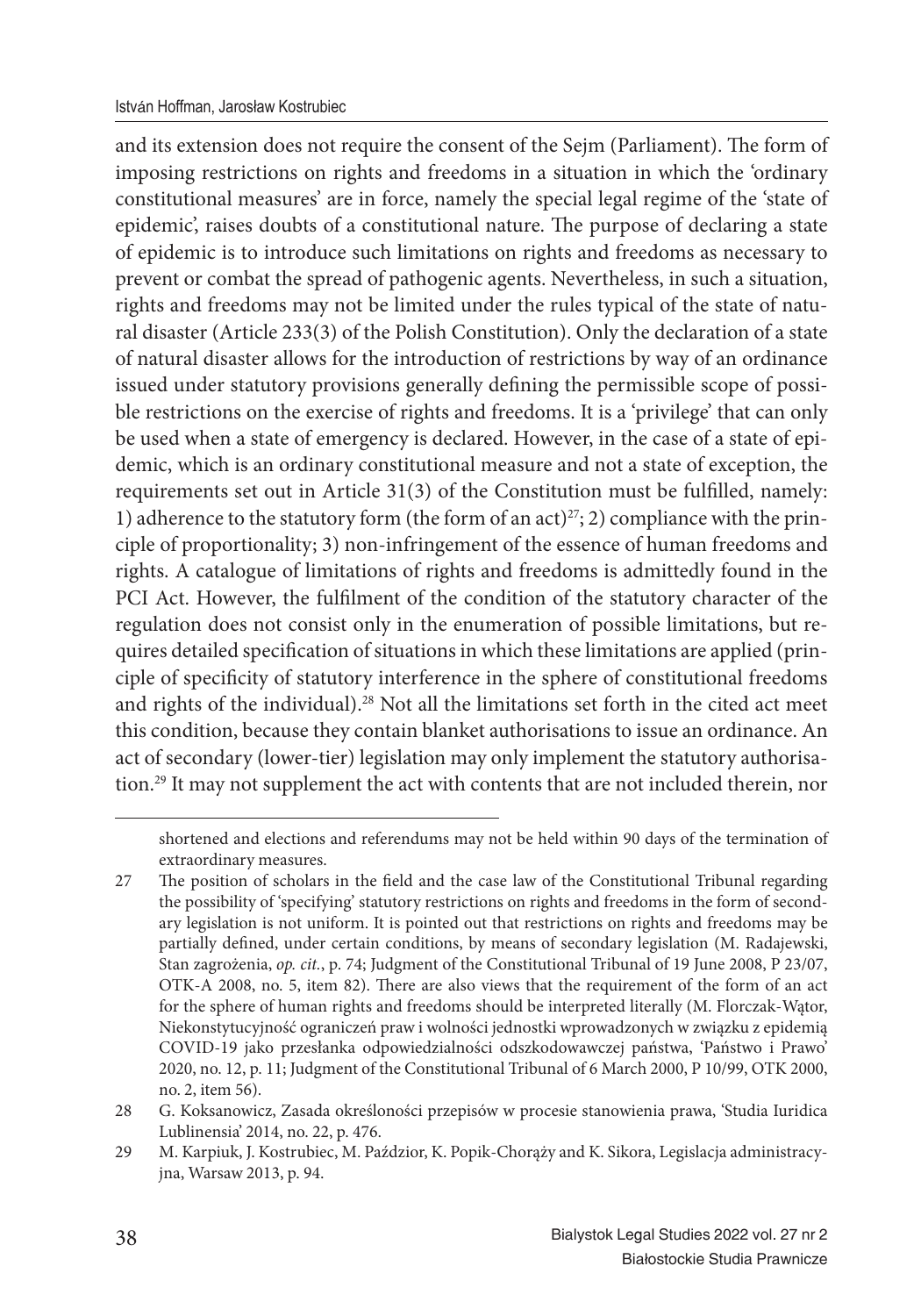may it interfere with the essence of constitutional rights and freedoms.<sup>30</sup> The amendment of the PCI Act<sup>31</sup> consisted mainly in authorising the Council of Ministers to introduce, by means of ordinances, certain limitations on human and civil rights and freedoms without a sufficiently detailed statutory authorisation.<sup>32</sup> Therefore, it can be concluded that some of the restrictions on the human rights and freedoms provided for by the PCI Act do not have an appropriate legal basis for issuing relevant ordinances, which makes them unconstitutional. Further discussion in this regard covers only selected political freedoms and rights, due to the limitations on the volume of the article and the purpose of our research.

#### **1.2. Right to Vote during the Pandemic in Poland**

After the outbreak of the coronavirus epidemic, there were numerous opinions in political discussion that one of the reasons for the failure to introduce a state of natural disaster in Poland, despite the fulfilment of the conditions in this regard, was the fact that it was the year in which the presidential election was to be held.<sup>33</sup> If a state of natural disaster had been declared in Poland, a nationwide referendum and elections to the Sejm, the Senate, local government bodies and the President of the Republic would not have been able to be held during this time and within 90 days after its end.<sup>34</sup> In such a situation, the terms of office of the said authorities shall be extended accordingly (Article 228(7) of the Polish Constitution). Moreover, during a state of exception, the electoral regulations for the election to the Sejm, the Senate and local

<sup>30</sup> For example, the minister of health was not authorised by the ordinance of 13 March 2020 on the declaration of the state of epidemic in the territory of the Republic of Poland to introduce compulsory quarantine after crossing the national border pursuant to Article  $46(4)(1)$  of the PCI Act. The scope of the statutory authorisation covered only the possibility of regulating, under an ordinance, the 'temporary restriction of a particular manner of movement', which is not equivalent to the obligation to undergo quarantine, which consequently implies a total travel ban. The regulation in this respect violated the freedom of movement guaranteed by Article 52 of the Polish Constitution. See: Judgment of the Regional Administrative Court in Gliwice of 20 October 2020, III SA/Gl 540/20, LEX no. 3080997.

<sup>31</sup> The Act on COVID-19.

<sup>32</sup> See: Judgment of the Supreme Administrative Court of 8 September 2021, II GSK 1010/21, LEX no. 3241105.

<sup>33</sup> P. Chmielnicki, D. Minich, R. Rybkowski, M. Stachura and K. Szocik, The COVID-19, op. cit., p. 103; P. Dąbrowska-Kłosińska, The Protection of Human Rights in Pandemics – Reflections on the Past, Present, and Future, 'German Law Journal' 2021, no. 22, p. 1032.

<sup>34</sup> Scholars in the field have expressed the view that the difficulties in carrying out a presidential election during the pandemic period in accordance with the constitutional calendar of the elections of the President of the Republic of Poland, who constitutionally guarantees the continuity of the state authority, can be considered a threat to the constitutional system of the state. This may therefore be a condition for introducing a state of emergency so that the term of office of the incumbent President of the Republic of Poland can be extended in accordance with the Constitution. See: B. Szmulik and J. Szymanek, Niemożność przeprowadzenia wyborów jako przesłanka wprowadzenia stanu wyjątkowego, 'Przegląd Legislacyjny' 2020, no. 3, p. 36.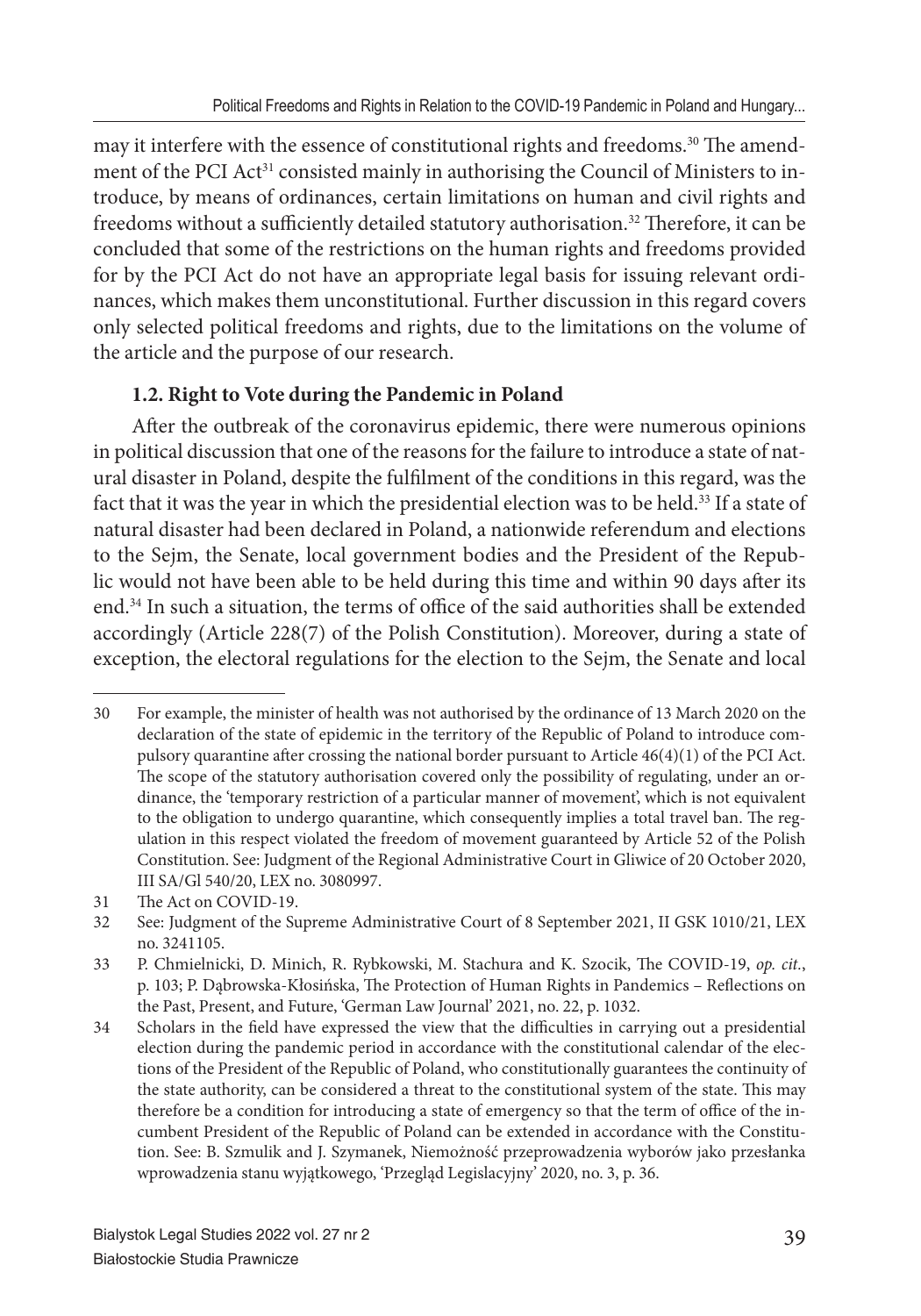authorities, as well as the act on the election of the President of the Republic (Article  $228(6)$  of the Polish Constitution), may not be amended. The prolongation of the term of the state bodies is intended to protect citizens from electoral manipulation due to the declaration of a state of exception. The election of public authorities only makes sense in conditions that ensure full freedom of expression of the will by the electorate, as has been pointed out in the case law of the Constitutional Tribunal.<sup>35</sup>

A special regulation during the pandemic period related to the right to participate in the elections was the act of 6 April 2020 on special rules for holding a general election for the President of the Republic of Poland ordered in 2020, under which the election was to be conducted only by correspondence vote (Article 2).<sup>36</sup> The legislation adopted was severely criticised, mainly due to the lack of sufficient guarantees of control over the conduct of the vote. As a result, the act was repealed after less than a month. It was replaced by a regulation under which the voter could, but no longer had to, vote by correspondence.<sup>37</sup>

Due to the failure to introduce a state of exception, the election in Poland could be held in accordance with the generally applicable rules set out in the Electoral Code38, in compliance with the applicable sanitary regulations. Nevertheless, the COVID-19 period restrictions on the exercise of freedom of assembly, which is an essential element of any election campaign, could raise some doubts.

#### **1.3. Freedom of Expression during the Pandemic in Poland**

In the light of Article 54(1) of the Polish Constitution, the freedom to express opinions and to acquire and to disseminate information shall be ensured to everyone. So far, acts of disinformation concerning COVID-19 have not been penalised, which would be a far-reaching restriction of the freedom to express one's views. Nevertheless, the relevant draft act amending the PCI Act is currently at the stage of parliamentary work. The bill was filed with the Parliament on 21 October 2020 by a group of 23 MPs from the Coalition Parliamentary Club of the Left and sent in November 2020 for first reading to the Justice and Human Rights Committee and the Health Committee, where it has been awaiting consideration for over a year.<sup>39</sup> The bill provides for the introduction of Article 49a, according to which: 'Whoever, during the state of epidemic, contrary to current medical knowledge, publicly denies a threat to

<sup>35</sup> Judgment of the Constitutional Tribunal of 26 May 1998, K 17/98, OTK 1998, no. 4, item 48.

<sup>36</sup> Journal of Laws 2020, item 827.

<sup>37</sup> Act of 2 June 2020 on special rules for holding election for the President of the Republic of Poland ordered in 2020 with the option of correspondence vote (Journal of Laws 2020, item 979).

<sup>38</sup> Act of 5 January 2011 Electoral Code (consolidated text Journal of Laws 2020, item 1319, as amended).

<sup>39</sup> MPs' draft act amending the act on the prevention and control of infections and infectious diseases in humans, Parliament of the 9th term, Parliament Papers no. 746, https://www.sejm.gov.pl/ Sejm9.nsf/druk.xsp?nr=746 (accessed 17.01.2022).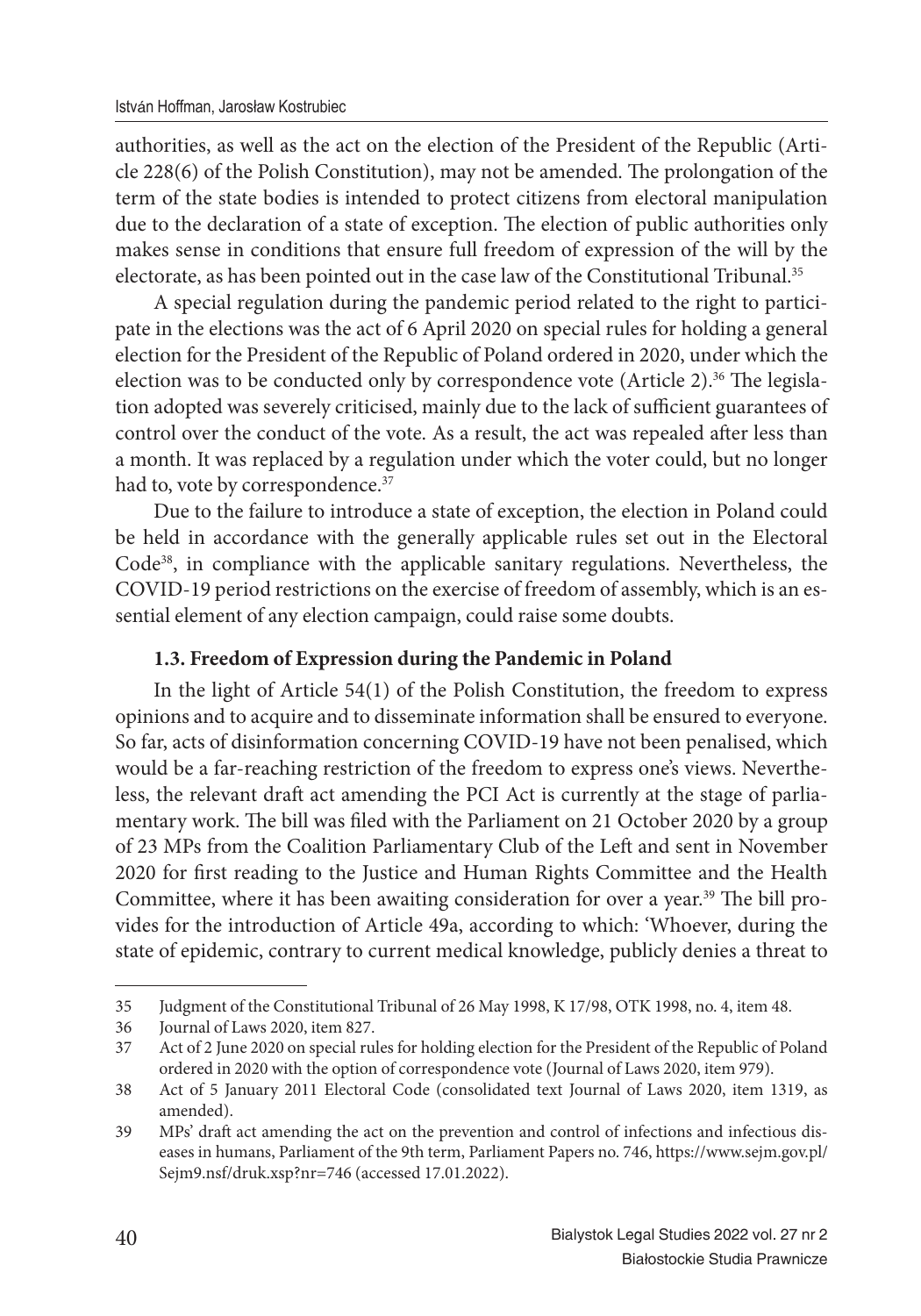public health or questions its existence, encourages or incites not to implement or not to apply procedures ensuring protection against infections and infectious diseases, shall be subject to a fine or the penalty of restriction of liberty.' However, the applicant submitted a self-amendment removing the penalty of restriction of liberty. The explanatory memorandum to the bill stressed that although the act establishes restrictions mainly in the sphere of freedom of speech and freedom of expression, the activity of circles that deny the existence of the epidemic poses a threat to the right to health, which is one of the fundamental constitutional rights.<sup>40</sup>

In the context of freedom of expression, attention should also be paid to the restrictions introduced at the beginning of the pandemic on health professionals who have reported irregularities, in particular as regards the preparation of hospitals for the combating of COVID-19.<sup>41</sup> Such people are referred to as whistle-blowers.<sup>42</sup> Directors of medical establishments and the Ministry of Health prohibited their employees from speaking without the consent of the management or press officer of the unit concerned about the epidemiological situation or problems with access to medical equipment or personal protective equipment. Banning the health staff from expressing their views and the cases where employees were held accountable have been met with negative reactions from both the Polish Ombudsman and the Chief Medical Council.43

Scholars also express the view that restricting freedom of religion in its external aspect during the pandemic is also a restriction on freedom of expression.<sup>44</sup> Such a restriction took place as regards the direct expression and dissemination of religious content by priests and as regards the direct reception of religious content by believers in the context of public religious practices.<sup>45</sup> Freedom of religion can also be analysed in the context of freedom of assembly.

<sup>40</sup> Explanatory Memorandum, MPs' draft act …, *op,cit*., p. 2.

<sup>41</sup> M. Romańczuk-Grącka, Conflicts of Doctor's Duties in the Case of an Extreme Shortage of Intensive Care Beds and the Good Samaritan Clause from the Perspective of Criminal Law, 'Białostockie Studia Prawnicze' 2021, vol. 26, no. 6, p. 164.

<sup>42</sup> G. Maroń, Ograniczenia wolności słowa w Polsce w okresie pandemii COVID-19, 'Przegląd Prawa Publicznego' 2021, no. 12, p. 34.

<sup>43</sup> Informacja o działalności Rzecznika Praw Obywatelskich oraz o stanie przestrzegania wolności i praw człowieka i obywatela w roku 2020, Warsaw 2021, p. 191, https://bip.brpo.gov.pl/sites/default/files/Informacja\_RPO\_za\_2020.pdf (accessed 17.01.2022).

<sup>44</sup> L.K. Jaskuła, Wolność słowa realizowana w ramach wolności religii w Kościele Katolickim w Polsce a prawne ograniczenia dotyczące epidemii SARS-CoV–2, 'Studia z Prawa Wyznaniowego' 2021, no. 24, p. 297.

<sup>45</sup> Restrictions on religious worship in public places were introduced mainly by ordinances of the Council of Ministers, which were issued under Articles 46a and 46b of the PCI Act. See: G. Maroń, Polskie prawodawstwo ograniczające wolność religijną w okresie pandemii koronawirusa SARS-CoV–2 a standardy państwa prawa – wybrane zagadnienia, 'Przegląd Prawa Publicznego' 2021, no. 1, pp. 34–36.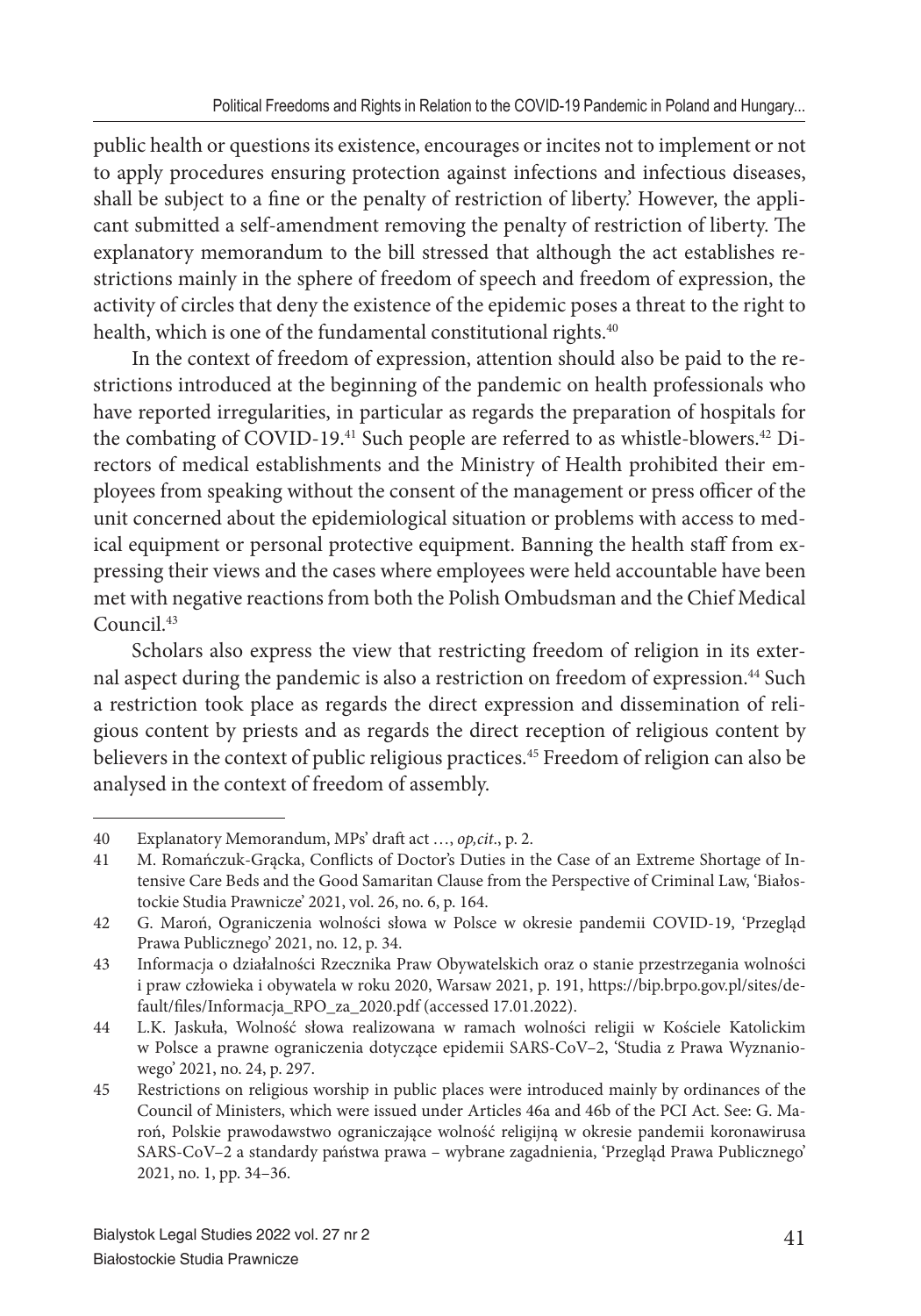#### **1.4. Freedom of Assembly during the Pandemic in Poland**

The legal basis for the restrictions on the freedom of assembly in the context of the pandemic, like for other political rights and freedoms, was set out in the PCI Act. Pursuant to the above-mentioned regulation, the Council of Ministers (Article 46b(1)), the minister competent for health matters or the provincial governor may introduce by means of ordinances declaring a state of epidemic threat or a state of epidemic 'a ban on organising shows and other gatherings' (Article  $46(4)(4)$ ). The wording 'shows' and 'other gatherings' used by the legislature gave rise to interpretation doubts. Scholars in the field pointed out that it was not clear from the content of this provision whether such a ban could also cover the organisation of public and religious gatherings, which are guaranteed by the constitution, or whether it rather referred to assemblies of a different type, such as staff meetings.<sup>46</sup> If it were public or religious assemblies, the freedom of which is guaranteed by Articles 57 and 53 of the Constitution of the Republic of Poland, the requirement of the form of an act had to be fulfilled for introducing restrictions of this scope.<sup>47</sup> Meanwhile, the provisions of the PCI Act provide for the possibility of prohibiting the organisation of assemblies by means of an ordinance. The problem has been solved by practice, which does not change the fact that constitutional doubts have remained. Even the first ordinances on the declaration of a state of epidemic threat, and then a state of epidemic, introduced a ban on the organisation of assemblies with more than 50 people<sup>48</sup>, and from 25 March 2020 a total ban on assemblies.49 Only the possibility to organise meetings and assemblies with relatives and those related with the performance of professional activities or duties, or non-agricultural economic activity, or agricultural activity or work on a farm is left. As a result, the protests of entrepreneurs and protests against the tightening of abortion laws used to be dissolved and administrative penalties were imposed on the participants of the gatherings. In subsequent ordinances of the Council of Ministers on the establishment of certain restrictions, orders and bans in

<sup>46</sup> M. Radajewski, Stan zagrożenia epidemicznego…, *op. cit.*, p. 76; M. Florczak-Wątor, Niekonstytucyjność ograniczeń…, *op. cit.*, p. 15.

<sup>47</sup> In accordance with Article 3 of the Act of 24 July 2015 the law on assemblies (consolidated text Journal of Laws 2019, item 631), a gathering is an assembly of people in an open space accessible to unnamed persons in a particular place for joint deliberations or for the common expression of their views on public matters.

<sup>48 § 9</sup> of the Regulation of the Minister of Health on 13 March 2020 on the declaration of the state of epidemic threat in the territory of the Republic of Poland (Journal of Laws 2020, item 433); § 11 of the Ordinance of the Minister of Health of 20 March 2020 on the declaration of the state of epidemic in the territory of the Republic of Poland (Journal of Laws 2020, item 491).

<sup>49 § 11</sup>a Regulation of the Minister of Health of 24 March 2020 amending the ordinance on the declaration of the state of epidemic in the territory of the Republic of Poland (Journal of Laws 2020, item 522); § 14 of the Ordinance of Council of Ministers of 31 March 2020 on the imposing of specific limitations, orders and prohibitions related to the occurrence of a state of epidemic (Journal of Laws 2020, item 566).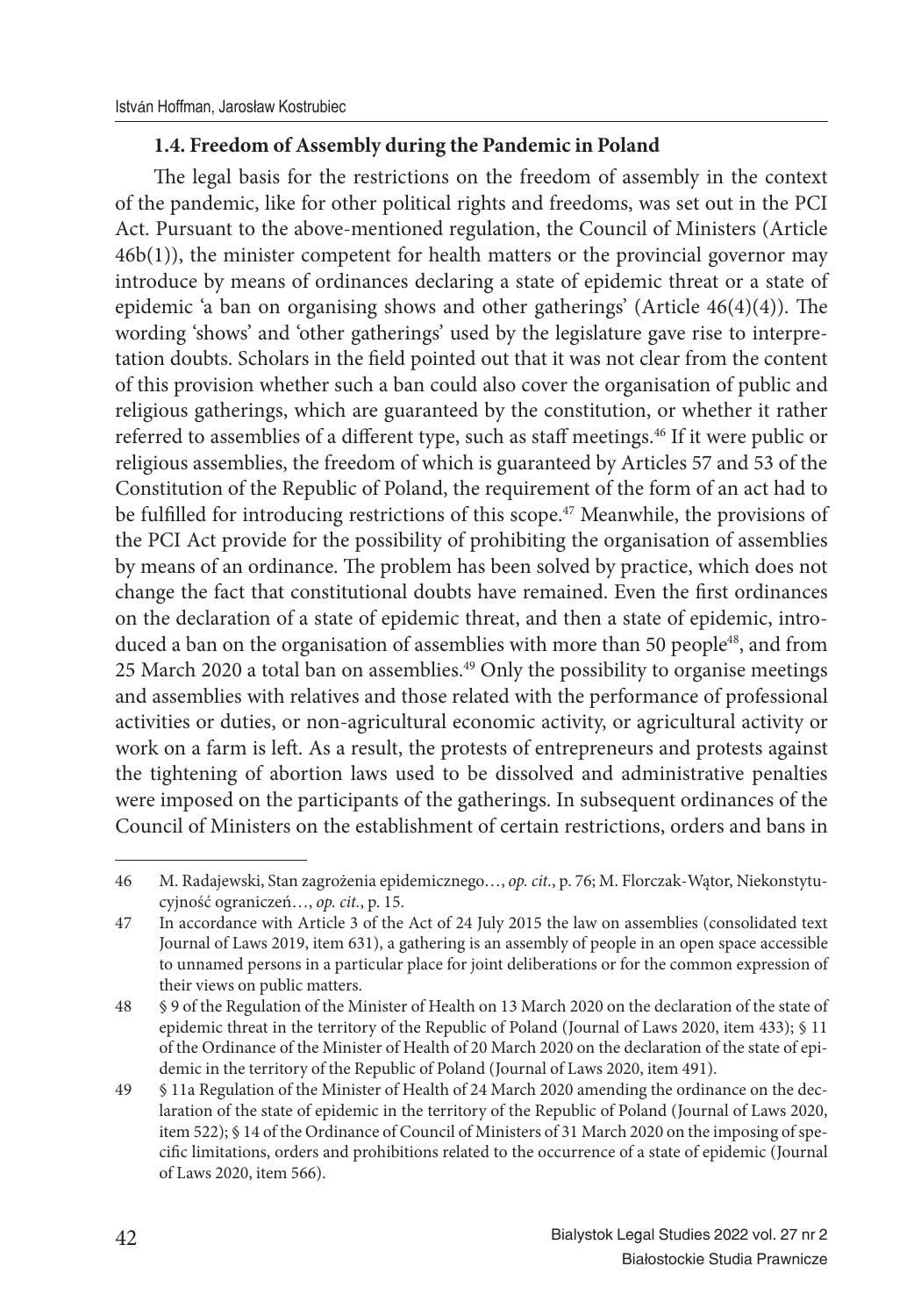connection with the occurrence of the state of epidemic, the changes in the law concerning public gatherings were very numerous. Restrictions on freedom of assembly have been relaxed or tightened, depending on the current epidemic situation. Frequently evolving epidemic rules have either introduced a total ban on gatherings or imposed limits on the number of participants and the permitted distances between them. The regulations provided for a detailed list of exceptions to the general ban on assembly, which used to be amended with the changes in the number of COVID-19 cases. The Ordinance of the Council of Ministers of 6 May 2021 on the imposing of specific limitations, orders and prohibitions related to the occurrence of a state of epidemic continued to provide for restrictions on the organisation of meetings.<sup>50</sup> Until 28 February 2022, organising or participating in gatherings was possible, provided that the maximum number of participants did not exceed 100. This limit did not include people vaccinated against COVID-19. Gathering participants were obliged to keep a distance of at least 1.5 m between themselves and to cover their mouths and noses, unless the gathering was held in the open air. The distance between gatherings could not be less than 100 metres (§ 26 (1b) points 1 –2 and § 26 (3) of the Ordinance). Until 28 February 2022, other gatherings, including events and meetings of any kind, were prohibited altogether. However, the ordinance provided for more than 40 exceptions to that prohibition (§ 26 (15) of the Ordinance). As can be seen, the method of regulation has not been changed from the start of the pandemic. In each case, restrictions were consistently introduced on the basis of secondary legislation provisions.

## **2. Political Freedoms and Rights and the (Special) Legal Order in Hungary during the Coronavirus Pandemic**

## **2.1. Constitutional Background of the Special Legal Order during the Epidemic in Hungary**

The promulgation of a special legal order can be interpreted as a *lex specialis* for the operation of public bodies: the 'peacetime' regulation is significantly transformed. In Hungary the current regulation of the Fundamental Law of Hungary (25 April 2011) (hereinafter: Fundamental Law) introduced a differentiated system for emergency situations, cases of which are defined by the Fundamental Law as a 'special legal order'. Two major groups of the constitutional special legal order can be distinguished. The cases of the first group are basically situations threatening the state order from within or from outside, typically by armed violence. Following the Sixth Amendment to the Fundamental Law, this group includes states of emergency and preventive defence situations (which could be interpreted as a 'precursor' situation)

<sup>50</sup> Journal of Laws 2021, item 861, as amended.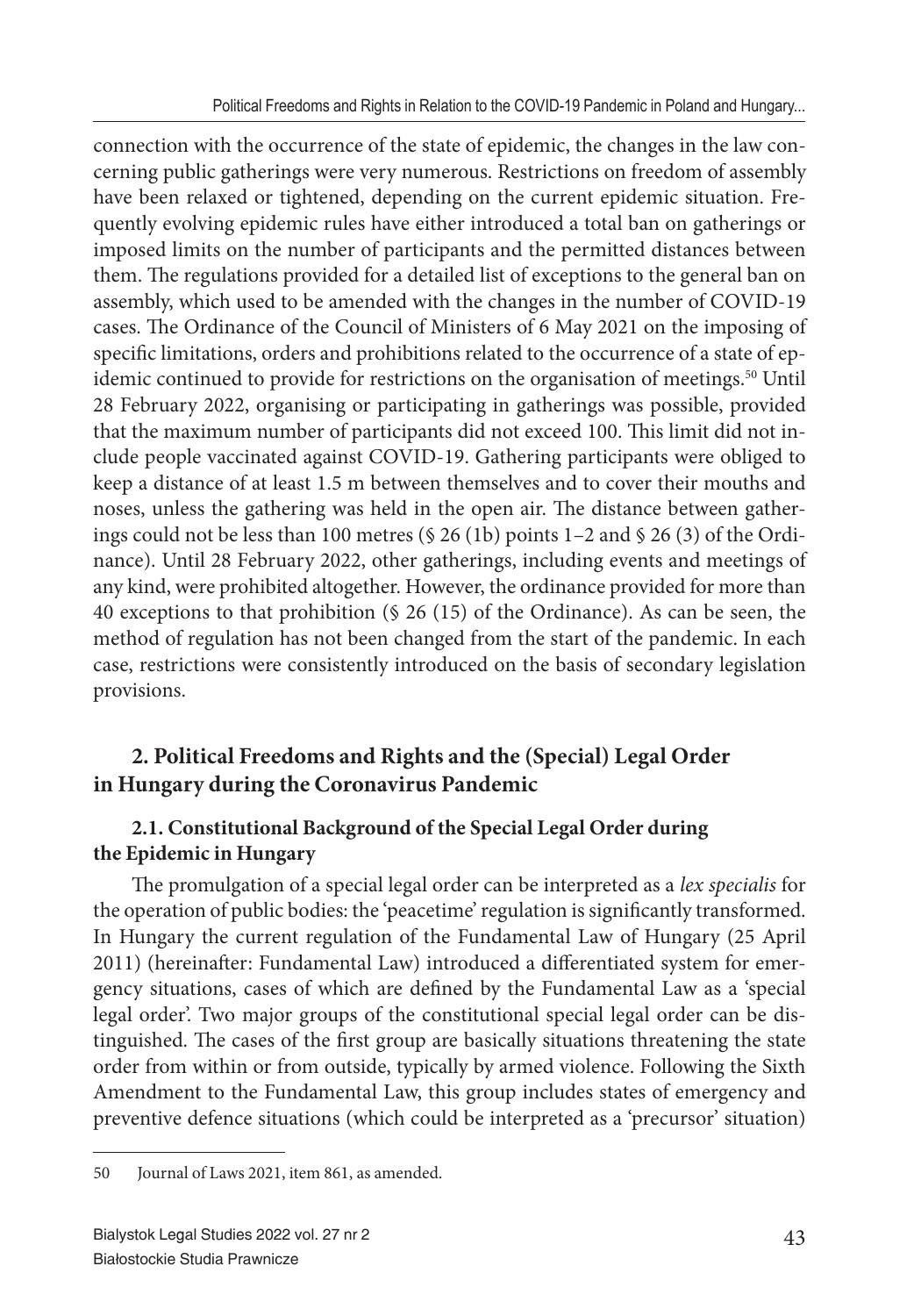– so-called unexpected attacks and terrorist threats. At the time of their introduction, the scope of measures applicable in the public administration was regulated by Act CXIII of 2011. The state of danger as a special legal order can be considered as a tool of disaster management, therefore it is regulated by a cardinal law (which should be passed by two-third majority), by the Act CXXVIII of 2011 on Disaster Management and the Amendment of Certain Related Acts (hereinafter: DMA).

In the constitutional regulation there is a closed-ended enumeration of the reasons which justify the state of danger. Article 53(1) of the Fundamental Law states that the state of danger (*veszélyhelyzet*) can be declared 'In the event of a natural disaster or industrial accident endangering life and property.' Thus, an epidemic situation was not one of the justifiable reasons for the declaration of a special legal order. The rules of the Fundamental Law are interpreted broadly by Article 44c of the DMA. The regulation states, 'human epidemic disease causing mass illness and animal epidemic' is a justifiable reason for the declaration of the state of danger.<sup>51</sup> Hungary was unexpectedly affected by the COVID-19 pandemic at the level of constitutional rules.<sup>52</sup> At the beginning of the pandemic – when Hungary was not yet affected by it – the institution of 'health crisis' (defined by Act CLIV of 1997 on Health Care, hereinafter HCA) was used (by which the provision of the healthcare services can be transformed).<sup>53</sup> The Hungarian system - which has been typically modelled for the treatment of industrial and elemental disasters<sup>54</sup> - did not contain detailed provisions for an emergency situation related to the management of a pandemic.

Within the above-mentioned framework, the state of danger – due to the COVID-19 human epidemic – was declared by Government Decree No. 40/2020 (11 March 2020). Based on the constitutional regulation and the provisions of the DMA, the government had the opportunity to suspend the application of acts of par-

<sup>51</sup> According to other views, this regulation of the DMA 'goes beyond the provisions of the Fundamental Law, i.e. it is contrary to the text of the Fundamental Law. The provisions of the Fundamental Law could not be overwritten by an Act of Parliament.' According to this view, it is not an expanding interpretation, but a covert, statutory amendment to the constitution that can be considered unconstitutional. See Z. Szente, A 2020. március 11-én kihirdetett veszélyhelyzet alkotmányossági problémái, 'Állam- és Jogtudomány' 2020, vol. 61, no. 3, pp. 137–138; I. Vörös, A felhatalmazási törvénytől az egészségügyi válsághelyzetig és tovább, (in:) F. Gárdos-Orosz and V.O. Lőrincz (eds.), Jogi diagnózisok. A COVID-19 világjárvány hatásai a jogrendszerre, Budapest 2020, pp. 23–24.

<sup>52</sup> See: I. Hoffman and I. Balázs, Administrative Law in the Time of Corona(virus): Resiliency of the Hungarian Administrative Law? 'Studia Iuridica Lublinensia' 2021, vol. 30, no. 1, pp. 106–108.

<sup>53</sup> See M. D. Asbóth, M. Fazekas and J. Koncz, Egészségügyi igazgatás és jog, Budapest 2020, p. 39.

<sup>54</sup> In Hungary, after the democratic transition, a state of danger has been declared several times, although typically not the whole territory of the country was covered by this emergency. Thus, for example, the government declared a state of emergency during the Danube floods in 2002 (Government Decree No. 176/2002, 15 August 2002) and after the red mud (industrial) disaster in Devecser (Government Decree No. 245/2010, 6 October 2010).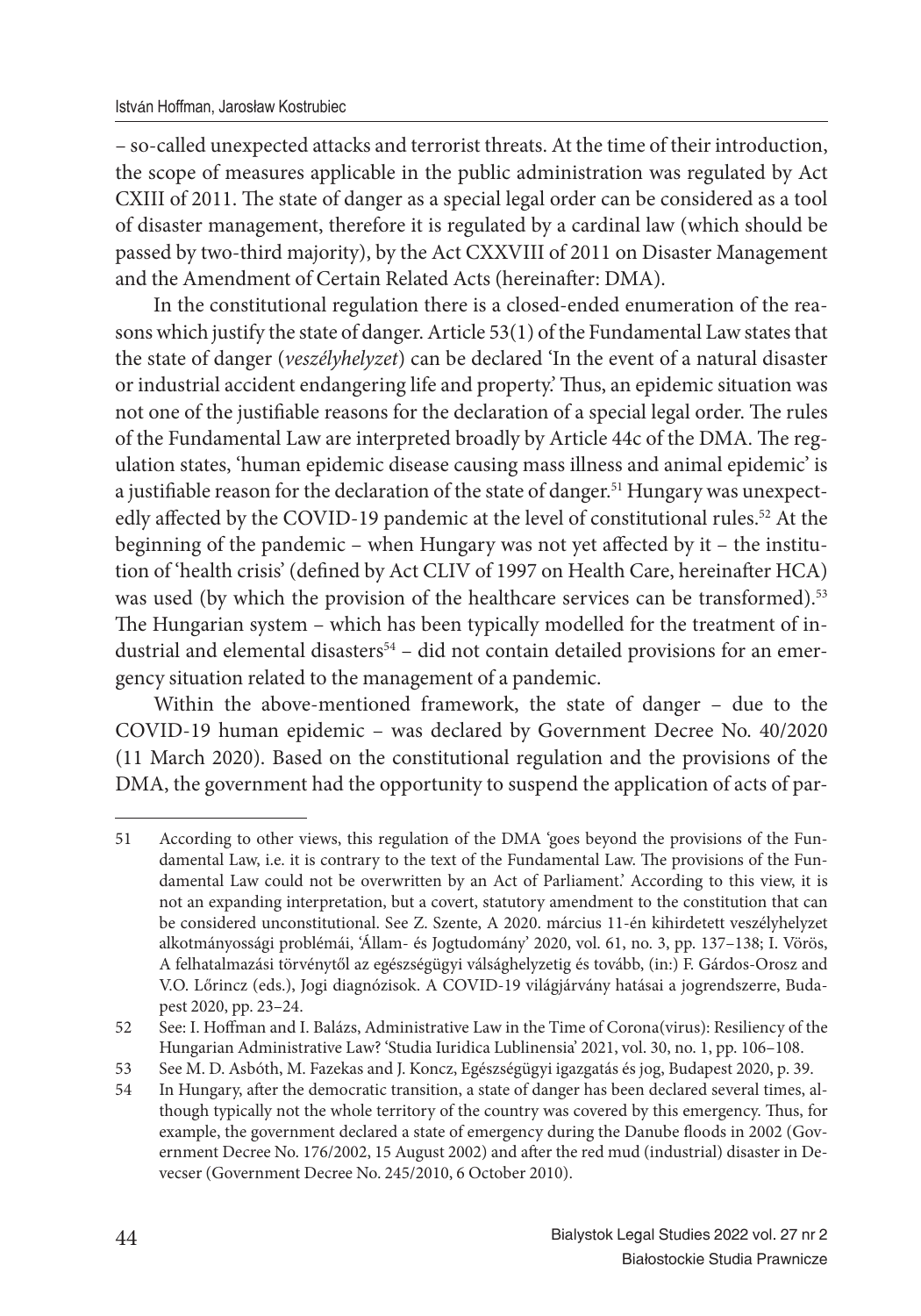liament in its (emergency) decrees, to deviate from certain statutory provisions, and to take other (otherwise statutory, parliamentary) extraordinary measures. Even fundamental rights can be restricted by these emergency decrees. In the field of political rights, the freedom of assembly, the freedom of speech and even the right to elections can be restricted. The restrictions of these fundamental rights have been intensively discussed in the Hungarian public discourse, and of course it has been analysed by legal scholars as well.

After the first wave of the pandemic, the legal regulations on the epidemic situation were amended. The transformation was similar to the pattern of other Visegrád countries. Similarly to another special situations (for example the shortage of oil and natural gas etc.), a so-called sub-constitutional, quasi-emergency situation was introduced in 2020. The legal basis for imposing specific restrictions was created by Act LVIII of 2020 on transitional rules related to the termination of the emergency and on epidemiological emergency (hereinafter: Transitional Act), by which a new institution, the epidemiological emergency, was introduced by the amendment of the HCA. The regulations on the health crisis were reshaped significantly by that act. Different restrictions – based on the epidemiological emergency, which is defined by the act as a special type of health crisis – can be introduced by the government. These restrictive measures can be special rules relating to fundamental rights, especially the right to do business (special regulation on the operation and opening hours of shops and restrictions on sale and consumption can be introduced), right to free movement (travel, transport and freight restrictions can be introduced) and right to education (special regulation on public education can be passed, e.g. the introduction of digital learning).

This solution fits into the trend in the Hungarian legislation that several quasi-emergencies have been institutionalised by the acts of parliament, because a similar, quasi-emergency situation is regulated by the DMA during natural and industrial disasters that are not so serious that the declaration of the state of danger could be justified.

The regulation on epidemiological emergency was a transitional regime between the two waves of COVID-19 in Hungary. Because of the serious epidemiological situation, the (second) state of danger was declared on 3 November 2021 (the state of danger entered into force on 4 November). The new Act CIX of 2020 was passed. The scope of the emergency government decrees has been extended by this act. But in contrast to the regime of the Act XII of 2020, the extension has not been indefinite. The act originally declared a 90-day deadline for the authorisation (and for the scope of itself), but new acts were passed, and the state of danger has been extended. Thus, the major criticism<sup>55</sup> of the former regulation has been corrected by the par-

<sup>55</sup> See T. Drinóczi and A. Bień-Kacała, COVID-19 in Hungary and Poland: extraordinary situation and illiberal constitutionalism…, *op. cit.*, p. 184; F. Gárdos-Orosz, COVID-19 and the Respon-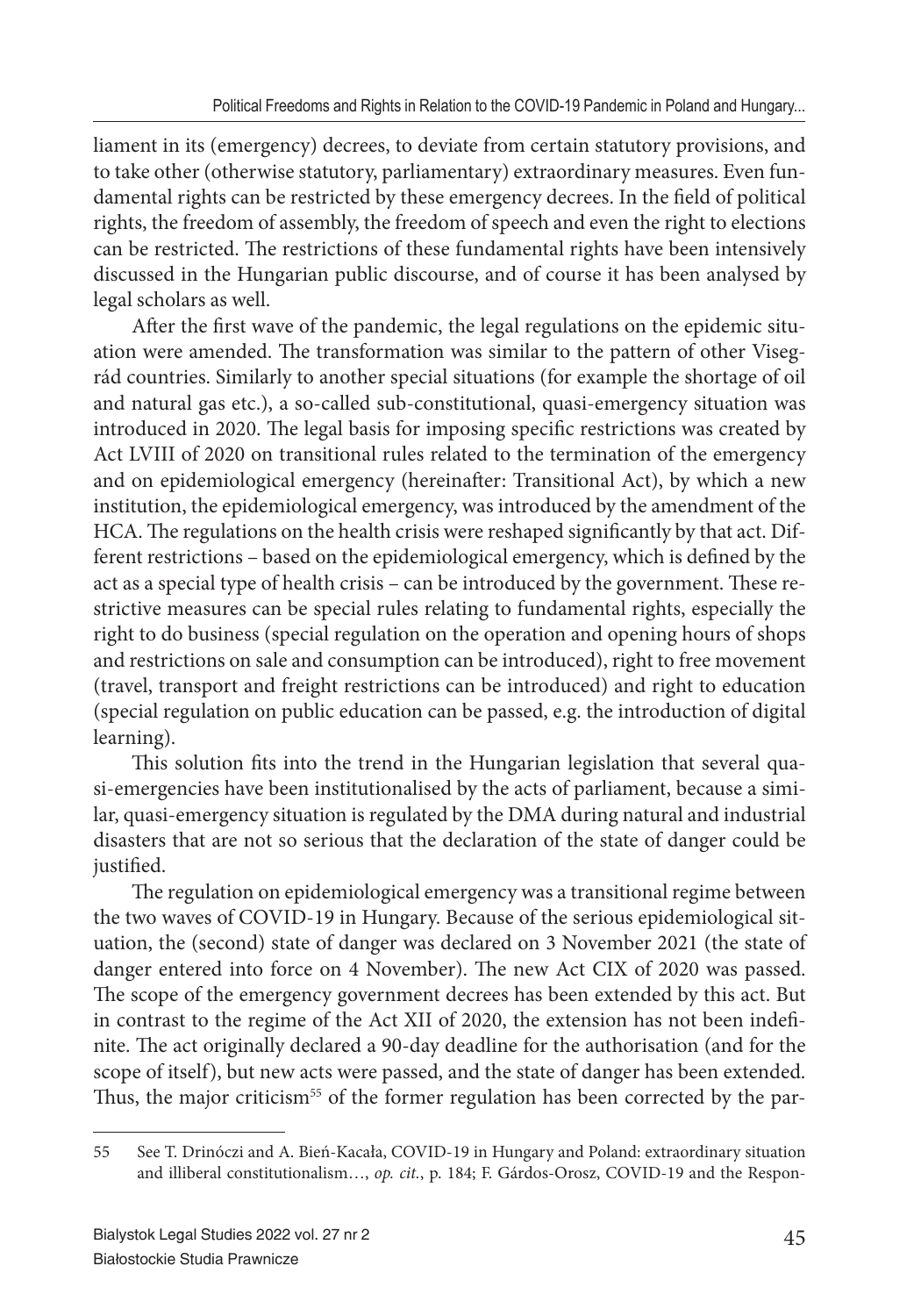liament. The government of Hungary has not received indefinite authorisation for passing emergency decrees. Even the constitutional regulations were amended at the end of 2020. The Fundamental Law was amended by the 9<sup>th</sup> Amendment by which the legal regulation on the state of emergencies has been transformed. The system of the special legal order has been simplified by the 9<sup>th</sup> Amendment: the preventive situations have been terminated; they were transformed into sub-constitutional situations, which will be regulated by an act passed by two-third majority of the parliament ('cardinal act/law').

#### **2.2. Right to Vote during the Pandemic in Hungary**

The Hungarian constitutional regulation on the right to vote during the pandemic can be considered a permissive one. As we have mentioned earlier, the state of danger has been applied during natural disasters (mainly floods) and industrial accidents, and the former states of danger had a limited territorial scope. Therefore, Article 48(7) of the Fundamental Law has a general ban on elections only in the defence type emergency situations. The Fundamental Law does not ban elections during a state of danger. This regulation was only partially adapted to a pandemic situation. Elections, as mass events, could pose a significant risk of infection during epidemics, so restrictions may be justified.<sup>56</sup> There haven't been any constitutional restrictions on elections, but restrictions to the fundamental rights were permitted for the emergency decrees of the government by the regulation of the Fundamental Law and the DMA. Even the regulations on elections can be amended by the decrees. An interesting regulation evolved during 2021. The general parliamentary elections - held every four years (the last one was held on April  $3<sup>rd</sup>$ , 2022) – were not banned by Act I of 2021, which regulated the second state of danger. However, the local and national referendums and by-elections were originally banned by Article 4(5) of Act I of 2021. This Act I of 2021 can be considered an authorisation regulation for the emergency decrees of the second state of danger. But this regulation – which was passed by the qualified (two-third) majority of the parliament – was originally partially amended by an emergency decree ((Emergency) Government Decree No. 438/2021 (dated 21 July). The national referendums were allowed by these new rules. It can be justified, but this regulation has been disputed. Even the legislators found this solution problematic, which can be observed by Act CXXX of 2021: the regulation of Act I of

siveness of the Hungarian Constitutional System, (in:) J.M. Serna de la Garza (ed.), COVID-19 and Constitutional Law, Ciudad de México 2020, pp. 159–161; Gy. Hajnal, I. Jeziorska and É.M. Kovács, Understanding drivers of illiberal entrenchment at critical junctures: institutional responses to COVID-19 in Hungary and Poland, 'International Review of Administrative Sciences' 2021, vol. 87, no. 3, pp. 616–619.

<sup>56</sup> See C. Fazekas, K. Kálmán, B. Szentgáli-Tóth, K. Szerencsés and J. Takács, Demokrácia a pandémiaárnyékában: választások a világjárványidején a környezőországokban, 'MTA Law Working Papers' 2021, no. 31, pp. 2–4.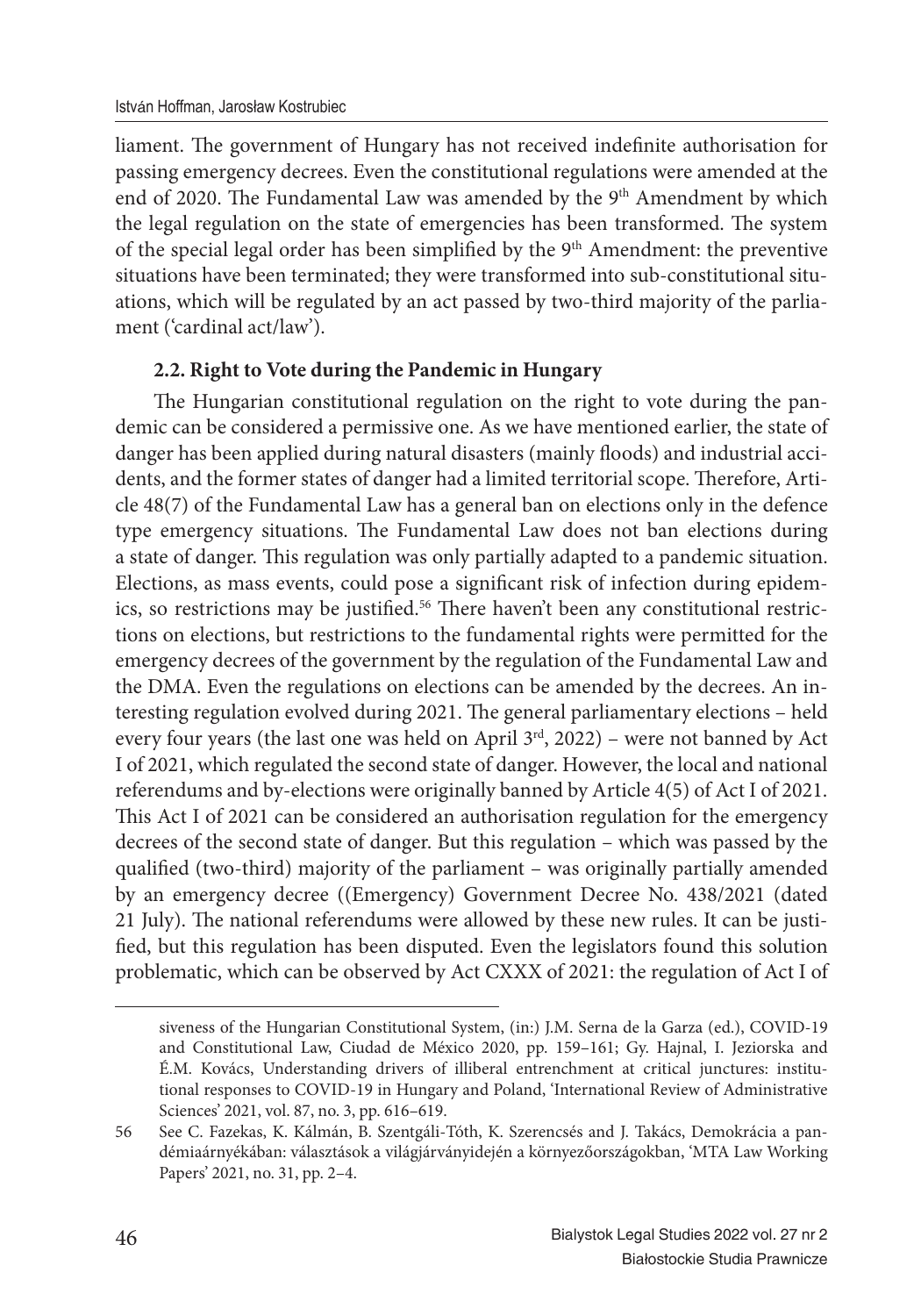2021 was amended by Article 86a of Act CXXX of 2021. Now we have a strange regulation on elections: local referendums and local by-elections are banned but national referendums and – without rules on banning them – general elections can be held. If the restrictions on elections can be justified by the risk of infections, these rules can be disputed, because of the proportionality of the local restrictions.

## **2.3. Freedom of Expression during the Pandemic in Hungary – the Case of Fearmongering**

Freedom of expression can be restricted during the state of danger, based on the general authorisation of the constitutional rules. However, there has been one major debate: the new regulation of scaremongering. During communist times, scaremongering was a legally not well and detailed defined crime, which allowed the Hungarian communist regime to prosecute its opposition. During the democratic transition, this crime was amended, but this amended crime was partly annulled by the Hungarian Constitutional Court in 2000 (Decision No. 18/2000 (dated 6 June) of the Hungarian Constitutional Court), because the Constitutional Court stated that it can be interpreted as a non-proportional restriction of the freedom of speech. However, the annulment was only partial: scaremongering remained a crime in the special legal order, because this decision recognised that the restrictions of the freedom of speech can be wider during emergency situations.<sup>57</sup> The crime was amended by the new Hungarian Criminal Code (Act C of 2012), but in 2020 a new, special element was added, which was linked to the epidemic control.<sup>58</sup> This new regulation was sued at the Hungarian Constitutional Court again. It was stated by Decision No. 15/2020 (dated 8 August) of the Constitutional Court that on the whole the new regulation is constitutional, but it has established a constitutional requirement for its application. It was emphasised by the justification of the decision, that the necessity and proportionality test should be applied differently by the Constitutional Court during the state of danger. In emergency situations the significance of the proportionality test is decreased.59

<sup>57</sup> See I. Ambrus and F. Gárdos-Orosz, 15/2020. (VIII. 8.) AB határozat – rémhírterjesztés, (in:) F. Gárdos-Orosz and K. Zakariás (eds.), Az Alkotmánybírósági gyakorlat. Az Alkotmánybíróság 100 elvi jelentőségű határozata 1990–2020, Budapest 2021, p. 1014; M. Bencze and Cs. Győri, Hírek szárnyán: a rémhírterjesztés bűncselekménye és a jogbiztonság, 'Magyar Tudomány' 2021, vol. 182, no. 5, pp. 614–624.

<sup>58</sup> The new regulation is Section 337 (2) of Act C of 2012 on the Criminal Code: 'A person who, during the period of a special legal order and in front of a large audience, states or disseminates any untrue fact or any misrepresented true fact that is capable of hindering or preventing the efficiency of protection is guilty of a felony and shall be punished by imprisonment for one to five years.'

<sup>59</sup> See I. Ambrus and F. Gárdos-Orosz, 15/2020. (VIII. 8.) AB határozat – rémhírterjesztés, *op. cit.,*  pp. 1026–1028.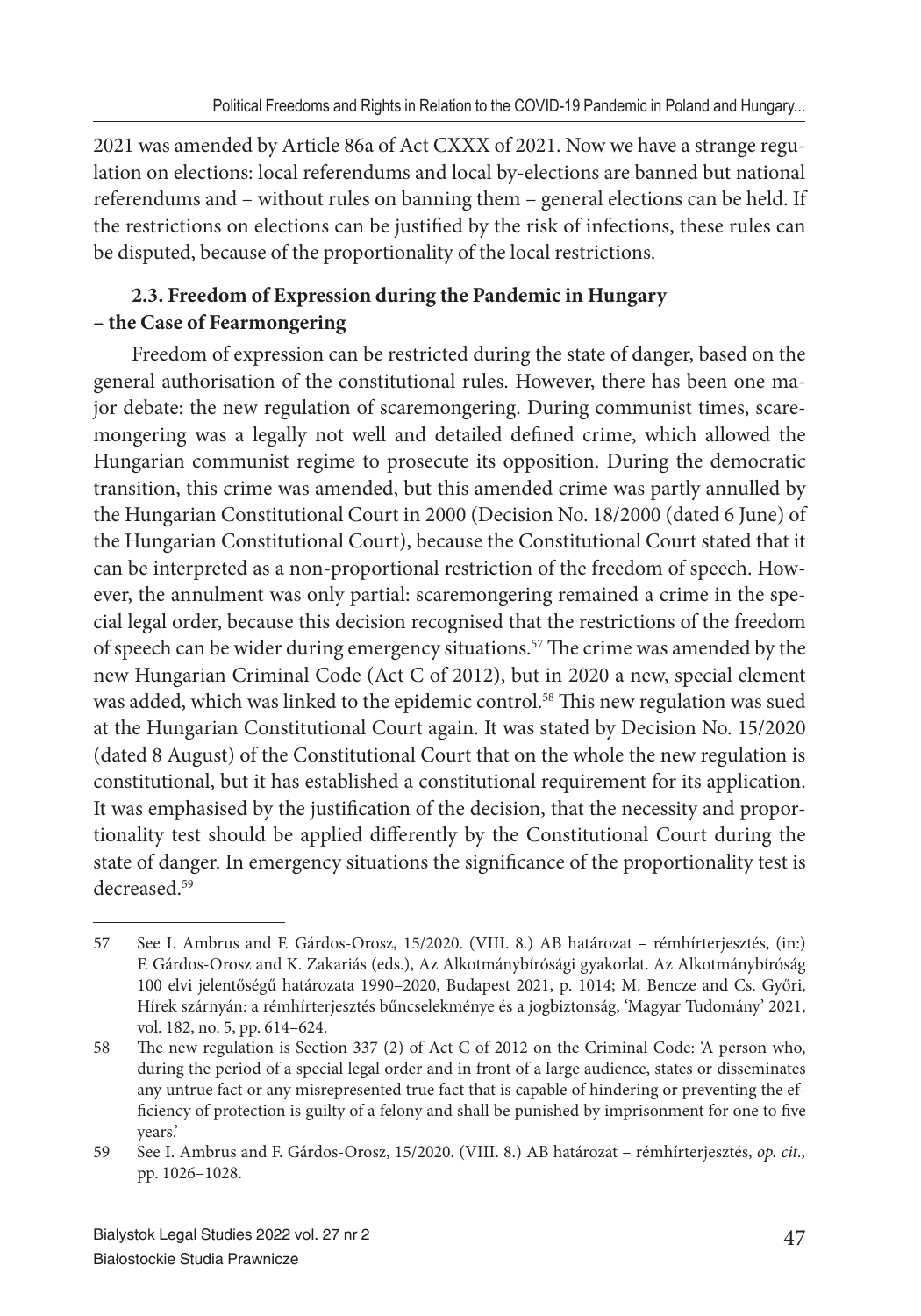#### **2.4. Right to Assembly – Demonstrations during the Pandemic**

The right to assembly is a major political fundamental right, but it is one of those rights which can be restricted.<sup>60</sup> As we have mentioned earlier, the Hungarian constitutional regulation does not contain a general restriction of this right, but during the pandemic the restrictions of the freedom of assembly can be justified because of the risk of infections during a mass event, like a demonstration. Therefore, based on the authorisation of the DMA, curfews (in 2020 a broad one and from autumn 2020 to spring 2021 a night curfew) was introduced by emergency government decrees. Similarly, a ban on assemblies was introduced. During the second state of danger, the ban on assemblies and demonstrations was introduced by Section 5 (1 and 2) of (Emergency) Government Decree No. 484/2020. (dated 10 November). These regulations were followed by Hungarian society and opposition to them was slight. However, there was one debate on behalf of freedom of assembly. There were demonstrations against the epidemiological control activities of the government, but the organisers wanted to express their protest by respecting the ban. Therefore, opposition members of parliament organised demonstrations with the use of car horns in the government quarter. It was debated whether the police should fine the participants, because the unjustified and unnecessary use of car horns is prohibited by traffic rules. The organisers were fined because this event was considered a banned demonstration by the police. The administrative decisions of the police were sued at the courts. The court agreed that it was an unlawful assembly, but the fine was reduced because the demonstration was held without major personal contact. This court decision was sued at the Constitutional Court, where the lawfulness of the court decision was stated. It was emphasised by the Constitutional Court that the honking of a car horn can be considered to be an assembly, and therefore it is a breach of the prohibition. Here again, the Constitutional Court stressed that the scope of the restriction is primarily to examine its necessity; the applicability of the proportionality test is narrower.<sup>61</sup> The limited emergency constitutional review of the Hungarian Constitutional Court was confirmed by this decision. However, these restrictions were upheld in summer 2021: (Emergency) Government Decree No. 264/2021 (dated 21 May) allowed from 15 June the organisation of assemblies. They were originally limited, but the limitations were terminated because of the mass vaccination in Hungary.

<sup>60</sup> See: the possibility of the derogations of the International Covenant on Civil and Political Rights. See: S. Joseph and M. Castan, The International Covenant of Civil and Political Rights. Cases, Materials and Commentary, Oxford, 2013, p. 912.

<sup>61</sup> See Decision No. IV/1055/2021 of the Hungarian Constitutional Court.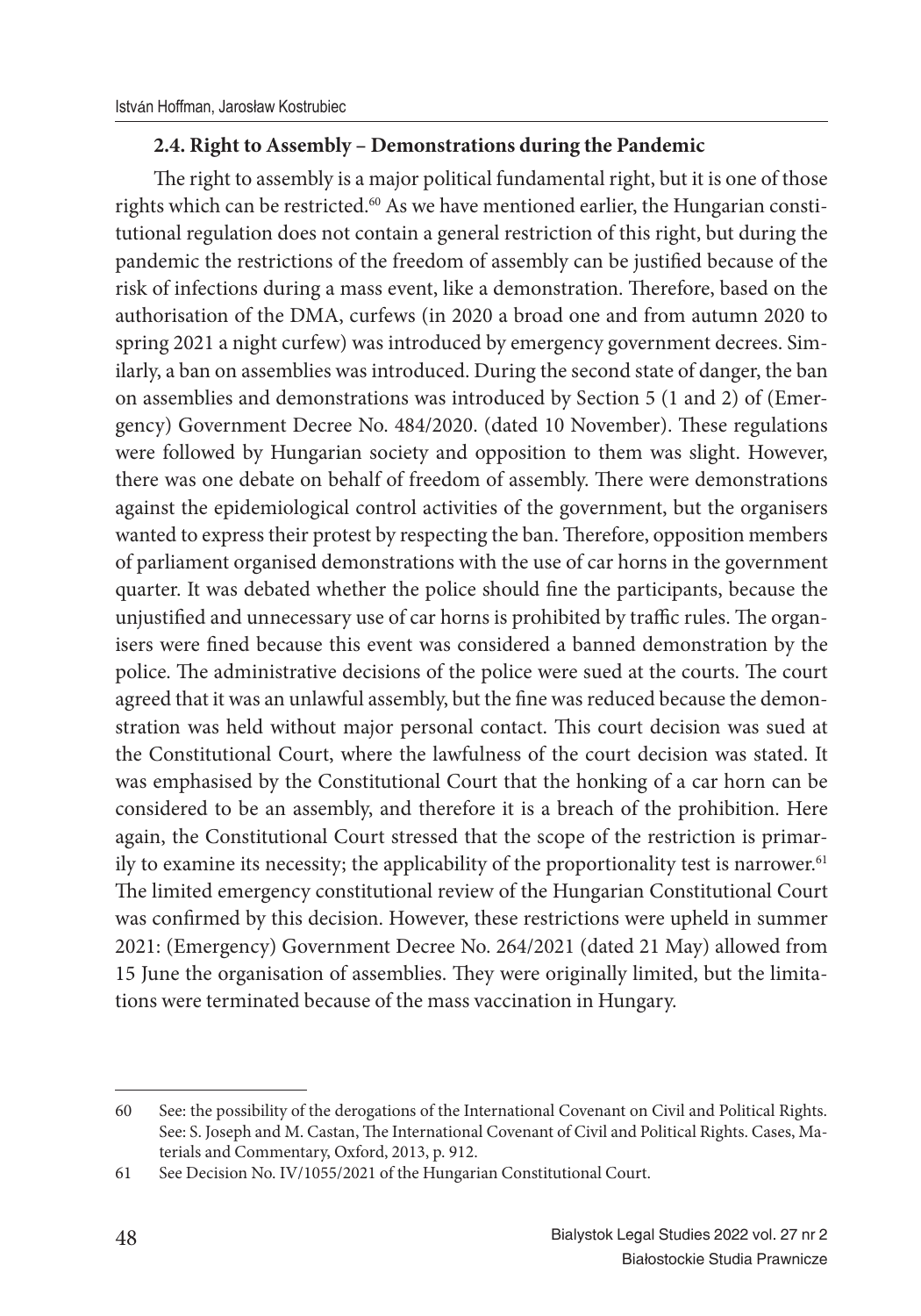## **Conclusions**

The regulations in Poland and Hungary have several differences. First of all, the Polish regulation on emergency situations is more restrictive. The Polish authorities did not decide to declare one of the constitutional states of exception even though the pandemic situation in Poland met the conditions for declaring a state of natural disaster. Without referring to the actual intentions of the political authorities in Poland, it must be stressed that the imposition of a state of exception would firstly mean the introduction of a number of restrictions in the political sphere, in particular the inability to hold elections for the President of Poland, who is the guardian of the state's security. Unlike in Hungary, in Poland during a state of exception and for 90 days thereafter, elections and referendums cannot be held. If a state of exception is declared, citizens could seek compensation for property damage resulting from restrictions to their rights and freedoms<sup>62</sup>, which could prove to be a significant burden on the state budget. Whereas the use of ordinary constitutional measures by political authorities, which include the institutions of state of epidemic threat and state of epidemic, do not cause political restrictions, in particular they do not require parliamentary approval for their extension. Ordinary constitutional measures, such as a state of epidemic do not also cause compensatory liability of the state on the rules that would be applicable if a state of natural disaster was imposed.<sup>63</sup> Another issue is the basis and scope of possible restrictions on rights and freedoms that may be introduced during a state of emergency and a state of epidemic, as well as the issue of the constitutionality of the restrictions introduced. Unfortunately, some of the restrictions on human and civil rights and freedoms which, due to the failure to introduce a state of natural disaster in Poland, were defined by the PCI, do not have a sufficient legal basis for issuing ordinances, which proves their unconstitutionality.

Unlike in Poland, in Hungary one of the states of exception was introduced, namely the state of danger. The constitutional regulation on the state of danger is more flexible; restrictions can be introduced by the government. This regulatory model is the subject of scholarly debate. Several scholars argue that the adaptation and resilience of the Hungarian administration has been strengthened by this mod-

<sup>62</sup> See: Act of 22 November 2002 on compensation for property losses resulting from restriction of freedom and rights of man and citizen during a state of exception (Journal of Laws 2002, No. 233, item 1955).

<sup>63</sup> Another issue is the question of the state's liability for damages, which may be enforced by citizens on the basis of Article 77(1) of the Constitution of the Republic of Poland, according to which everyone has the right to compensation for damage caused by the unlawful activity of a public authority. The unlawful imposition of restrictions on human rights and freedoms in connection with the COVID-19 pandemic, without any declaration of a state of natural disaster, would be a condition for such liability of the state. See: M. Florczak-Wątor, Niekonstytucyjność ograniczeń…, *op. cit.*, p. 20.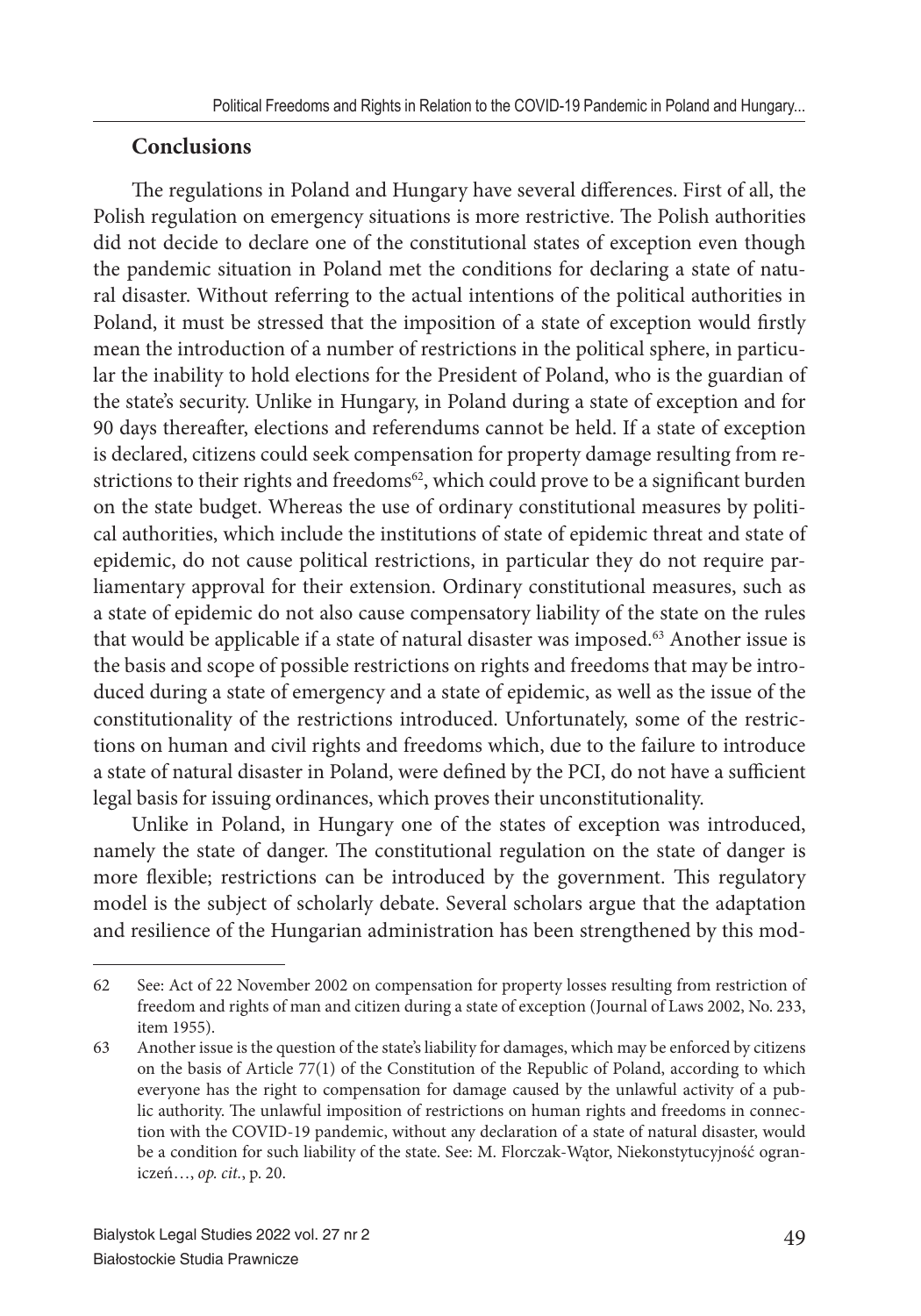el.<sup>64</sup> It is emphasised by other scholars that this model gives extensive power to the government and the guarantees against abuses of emergency legislation are only partial. They argue that the threats can be considered as serious because of the limited control of the Hungarian Constitutional Court.<sup>65</sup>

The result of these differences was mirrored by the legislation. In Hungary the state of danger is widely used – actually the two states of danger, as an emergency situation is a defining element of the Hungarian epidemiological protection. Because the regulations are flexible, the content of the restrictions can be amended easily. However, the Hungarian regulations were based on the introduction of an emergency situation (state of danger). A sub-constitutional, quasi-emergency situation – an epidemiological emergency - was institutionalised in Hungary. This fits the trend of the Visegrád countries.

The authorities in Poland and Hungary, like most other countries, responded to the COVID-19 pandemic using extraordinary legal measures. At the beginning of the pandemic, the formal legal bases for the special legal orders in Poland and Hungary were different. Hungary used the state of danger provided for in the constitution, which in fact did not provide for an epidemiological emergency but compensated for the lack of this feature by applying an extensive interpretation of Article 53 of the Constitution in connection with the law on natural disasters. Poland, on the other hand, despite the legal possibility to declare a state of natural disaster, did not introduce a state of exception, consistently using to this day the legal regime of anti-epidemic states, which does not belong to the catalogue of states of exception provided for by the Constitution. After the first wave of the pandemic, Hungary, in a sense, followed the Polish legislative model. The state of epidemiological danger, not provided for in the Constitution, was introduced into the Hungarian legal system. As in Poland, this quasi-state of exception allowed for the introduction of restrictions on civil rights and freedoms and was in force in Hungary between the individual waves of the pandemic. Due to the worsening epidemiological situation, Hungary once again decided to introduce a constitutional state of danger, which was complemented by a statutory regulation allowing the government to restrict civil rights and freedoms by means of decrees.

This discussion analyses three categories of political rights and freedoms in relation to the pandemic: the right to vote in elections and referendums, freedom of expression and opinion, and freedom of assembly. The right to vote in elections was

<sup>64</sup> See for example A. Horváth, A 2020-as Covid-veszélyhelyzet alkotmányjogi szemmel, (in:) Z. Nagy and A. Horváth (eds.), A különleges jogrend és nemzeti szabályozási modelljei, Budapest 2021, pp. 157-158; L. Csink, Constitutional Rights in the Time of Pandemic - The Experience of Hungary, 'Hungarian Yearbook of International Law and European Law' 2021, vol. 9, no. 1, pp. 45–46.

<sup>65</sup> See for example I. Vörös, A felhatalmazási törvénytől az egészségügyi válsághelyzetig és tovább..., *op. cit.*, pp. 41–42.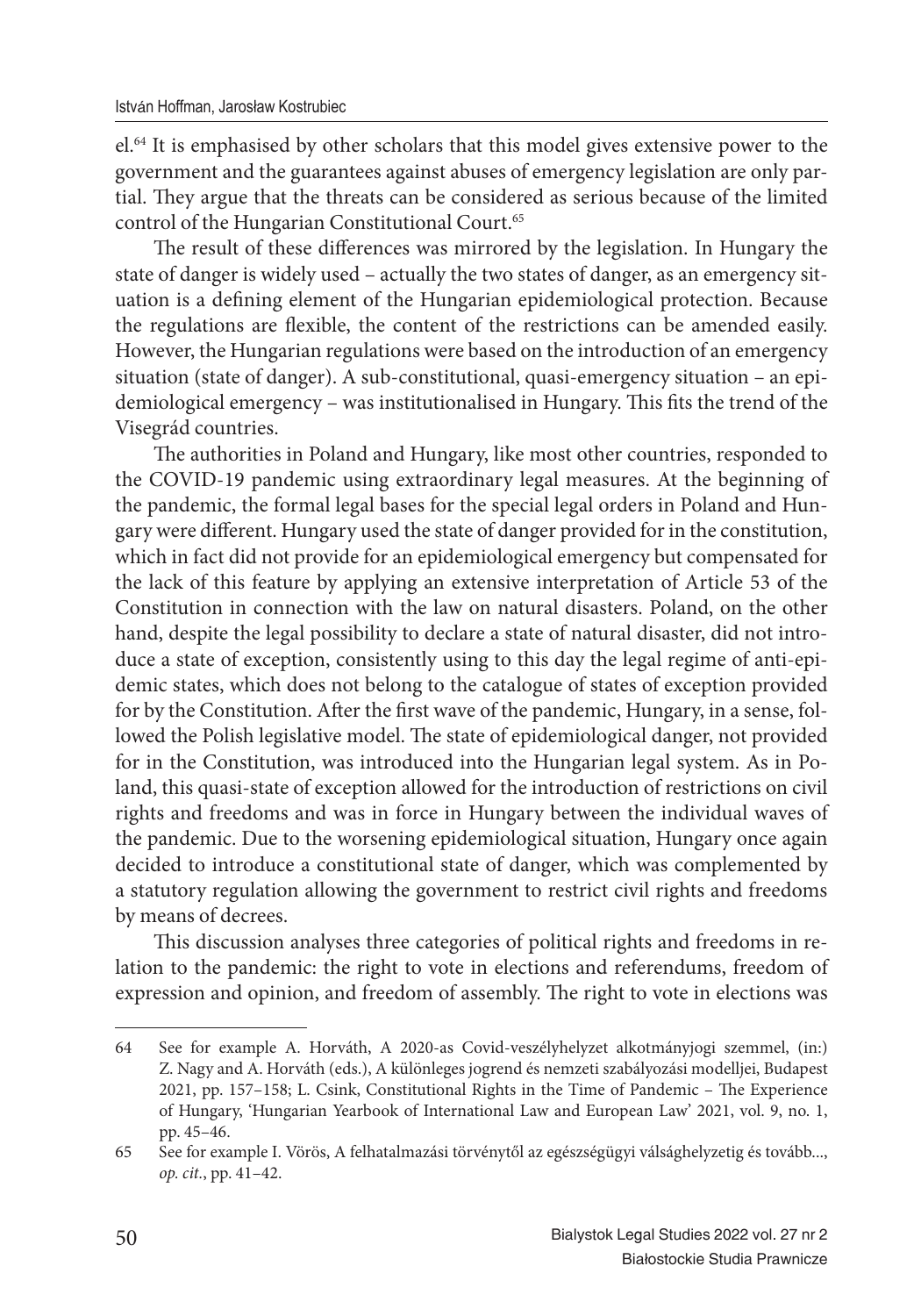not restricted in either Poland or Hungary. This is because no state of emergency was introduced in Poland, while Hungarian regulations allowed general elections to be held despite the introduction of a state of danger. In the sphere of freedom of expression in Poland, there was no criminalisation of acts of disinformation in connection with COVID-19. In Hungary, on the other hand, acts of fearmongering during a state of danger were criminalised by amending the provisions of criminal law. Criminal liability was imposed for deliberately false or distorted facts, but no penalisation was given to acts that involve the expression of critical opinions. The legal evolution of restrictions on freedom of assembly during the pandemic in Poland and Hungary was similar. Under ordinances of the Council of Ministers, freedom of assembly was restricted or completely suspended depending on the state of the epidemic threat.

As a result of the analysis, showing the evolution of legal regulations related to the pandemic in the context of political rights and freedoms, the hypothesis put forward in the introduction, that although Poland and Hungary chose different legislative forms in order to introduce a specific legal order due to the coronavirus pandemic, the method of sanctioning restrictions on political rights and freedoms by means of governmental sub-statutory acts in both countries was similar, should be positively verified.

The authors of this article are of the view that the search for instruments to balance freedom and security, political rights and the need to make quick decisions in relation to a pandemic should always be pursued. A pandemic should not be a pretext for political authorities to restrict political freedoms and rights for long periods of time, lest these freedoms and rights become the next victim of the SARS-CoV–2 virus. Crisis situations – as history has shown – can lead to the weakening of democratic principles. Every effort must be made to ensure that the prolonged 'provisional nature' of restrictions on political rights and freedoms introduced under pandemic conditions do not become a permanent practice of governments forcing citizens to live in a 'state of emergency'.<sup>66</sup>

#### REFERENCES

- Ambrus I. and Gárdos-Orosz F., 15/2020. (VIII. 8.) AB határozat rémhírterjesztés, (in:) Gárdos-Orosz F. and Zakariás K. (eds.), Az Alkotmánybírósági gyakorlat. Az Alkotmánybíróság 100 elvi jelentőségű határozata 1990–2020, Budapest 2021.
- Asbóth M.D., Fazekas M. and Koncz J., Egészségügyi igazgatás és jog, Budapest 2020.
- Bencze M. and Győri Cs., Hírek szárnyán: a rémhírterjesztés bűncselekménye és a jogbiztonság, 'Magyar Tudomány' 2021, vol. 182, no. 5.

<sup>66</sup> A. Cioffi, M. Ruggiero, R. Rinaldi, COVID-19 Pandemic and Balance of Constitutional Rights, 'ClinicaTerapeutica' 2021, vol. 172, no. 2, p. 119.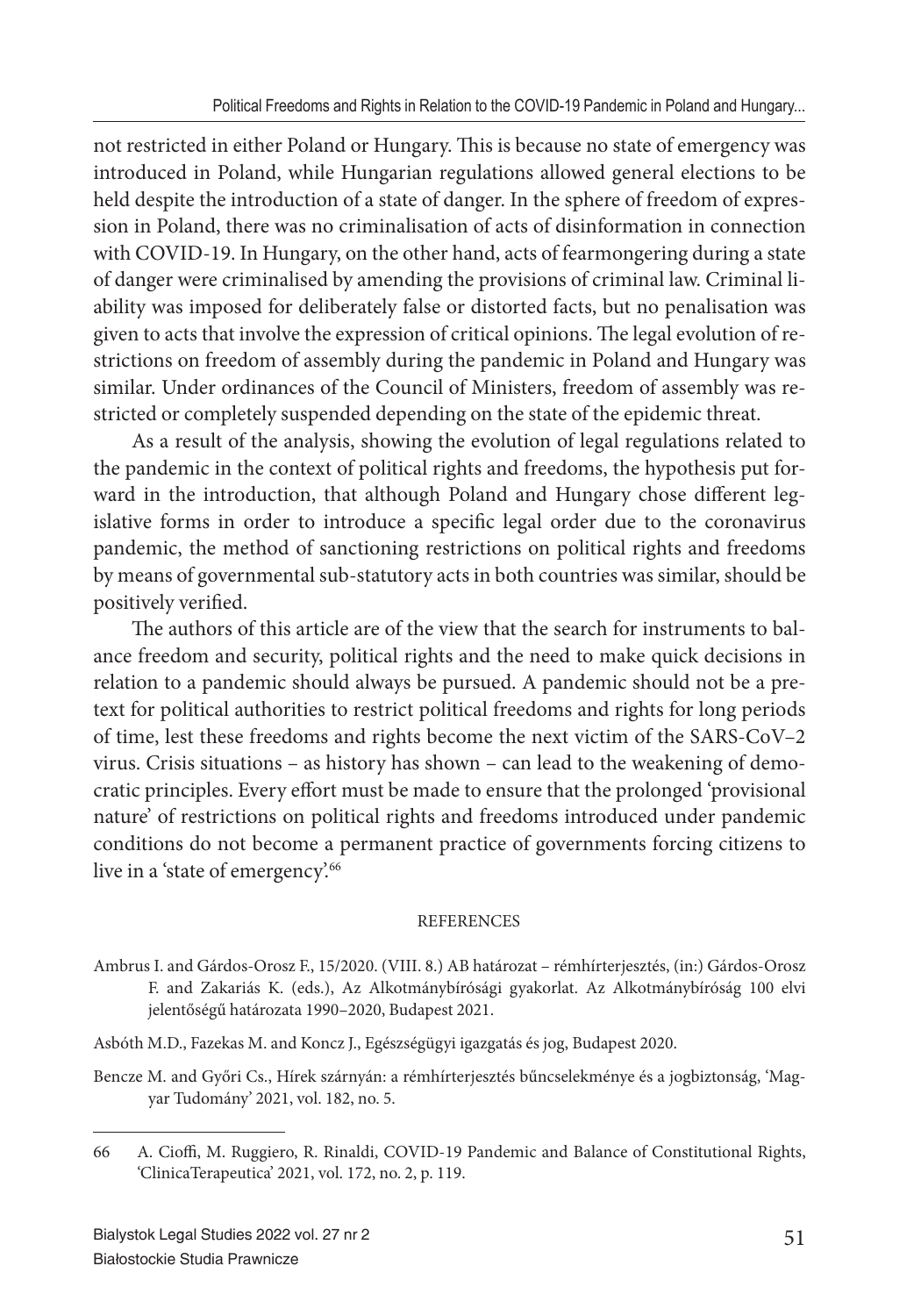- Bożek M., Karpiuk M., Kostrubiec J. and Walczuk K., Zasady ustroju politycznego państwa, Poznań 2012.
- Chmielnicki P., Minich D., Rybkowski R., Stachura M. and Szocik K., The COVID-19 Pandemic as an Opportunity for a Permanent Reduction in Civil Rights, 'Studia Iuridica Lublinensia' 2021, vol. 31, no. 4.
- Cioffi A., Ruggiero M., Rinaldi R., COVID-19 Pandemic and Balance of Constitutional Rights, 'Clinica Terapeutica' 2021, vol. 172, no 2.
- Cox M., States of Emergency and Human Rights During a Pandemic: A Hungarian Case Study, 'Human Rights Brief ' 2020, vol. 24, no. 1, https://digitalcommons.wcl.american.edu/hrbrief/vol24/ iss1/5.
- Csink, L., Constitutional Rights in the Time of Pandemic The Experience of Hungary, 'Hungarian Yearbook of International Law and European Law' 2021, vol. 9, no. 1.
- Czuryk M., Activities of the Local Government During a State of Natural Disaster, 'Studia Iuridica Lublinensia' 2021, vol. 30, no. 4.
- Dąbrowska-Kłosińska P., The Protection of Human Rights in Pandemics Reflections on the Past, Present, and Future, 'German Law Journal' 2021, no. 22.
- Drinóczi T. and Bień-Kacała A., COVID-19 in Hungary and Poland: extraordinary situation and illiberal constitutionalism, 'The Theory and Practice of Legislation' 2020, vol. 8, no. 1–2.
- Fazekas C., Kálmán K., Szentgáli-Tóth B., Szerencsés K. and Takács J., Demokrácia a pandémia árnyékában: választások a világjárvány idején a környező országokban, 'MTA Law Working Papers' 2021, no. 31.
- Florczak-Wątor M., Niekonstytucyjność ograniczeń praw i wolności jednostki wprowadzonych w związku z epidemią COVID-19 jako przesłanka odpowiedzialności odszkodowawczej państwa, 'Państwo i Prawo' 2020, no. 12.
- Gárdos-Orosz F., COVID-19 and the Responsiveness of the Hungarian Constitutional System, (in:) J.M. Serna de la Garza (ed.), COVID-19 and Constitutional Law, Ciudad de México 2020.
- Hajnal Gy., Jeziorska I. and Kovács É.M., Understanding drivers of illiberal entrenchment at critical junctures: institutional responses to COVID-19 in Hungary and Poland, 'International Review of Administrative Sciences' 2021, vol. 87, no. 3.
- Hoffman I. and Balázs I., Administrative Law in the Time of Corona(virus): Resiliency of the Hungarian Administrative Law? 'Studia Iuridica Lublinensia' 2021, vol. 30, no. 1.
- Horváth A., A 2020-as Covid-veszélyhelyzet alkotmányjogi szemmel, (in:) Z. Nagy Z. and Horváth A. (eds.), A különleges jogrend és nemzeti szabályozási modelljei, Budapest 2021.
- Informacja o działalności Rzecznika Praw Obywatelskich oraz o stanie przestrzegania wolności i praw człowieka i obywatela w roku 2020, Warszawa 2021, https://bip.brpo.gov.pl/sites/default/files/ Informacja\_RPO\_za\_2020.pdf.
- Jaskuła L. K., Wolność słowa realizowana w ramach wolności religii w Kościele Katolickim w Polsce a prawne ograniczenia dotyczące epidemii SARS-CoV–2, 'Studia z Prawa Wyznaniowego' 2021, no. 24.
- Joseph S., Castan M., The International Covenant of Civil and Political Rights. Cases, Materials and Commentary, Oxford 2013.